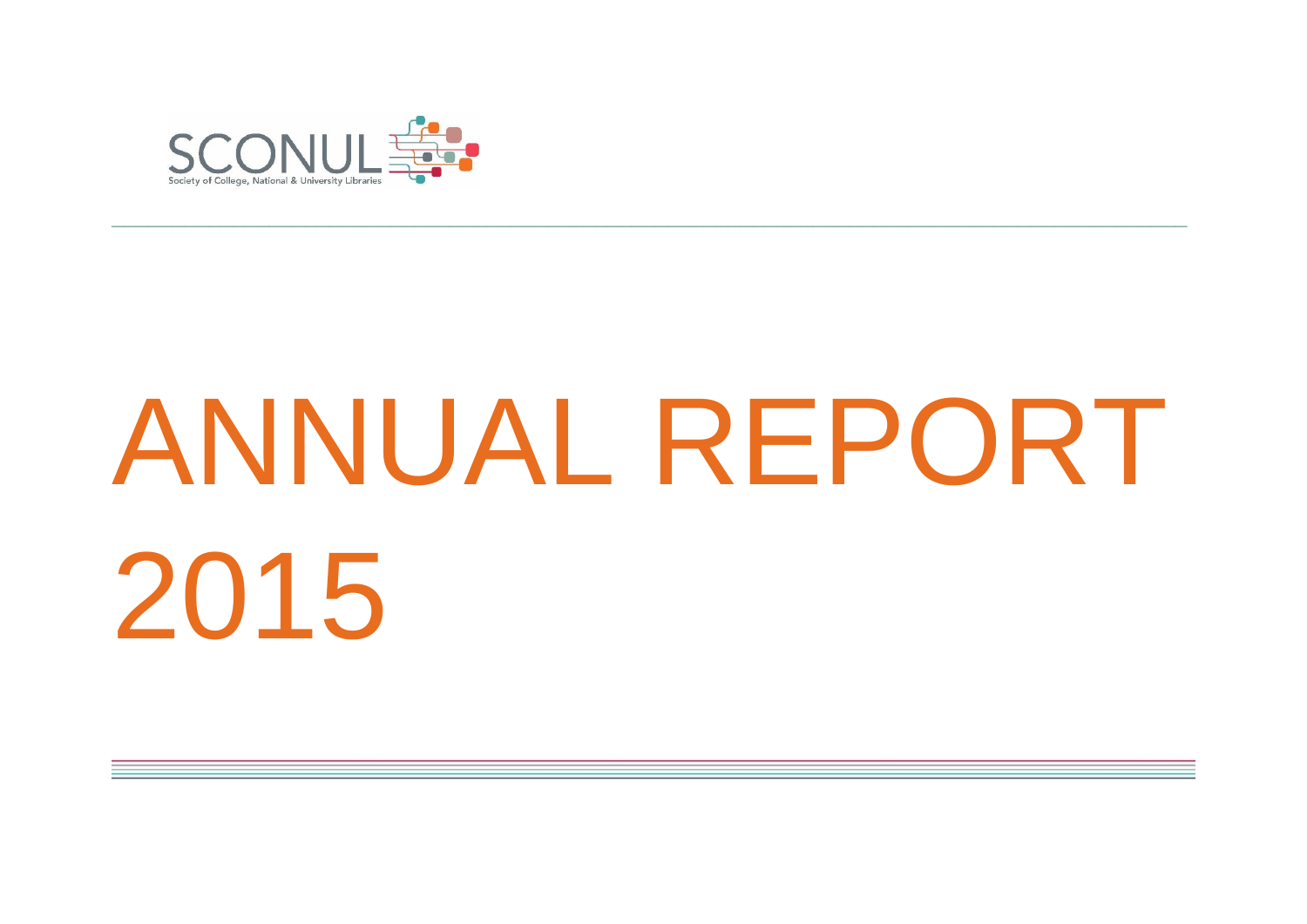# **CONTENTS**

| 2               | Chair's introduction                      |
|-----------------|-------------------------------------------|
| 3               | Reference and administrative details      |
| 4               | <b>SCONUL membership</b>                  |
| 6               | Report of the trustees                    |
| 7               | Leadership and advocacy                   |
| 10 <sup>°</sup> | Promoting good practice and collaboration |
| 12              | SCONUL's partner organisations            |
| 13              | Member services                           |
| 15              | Structure, governance and management      |
| 17              | Responsibilities of the trustees          |
| 18              | <b>Financial review</b>                   |
| 19              | Independent auditors' report              |
| 22              | Statement of financial activities         |
| 24              | <b>Balance sheet</b>                      |
| 26              | Statement of cash flows                   |
| 27              | Notes to the financial statements         |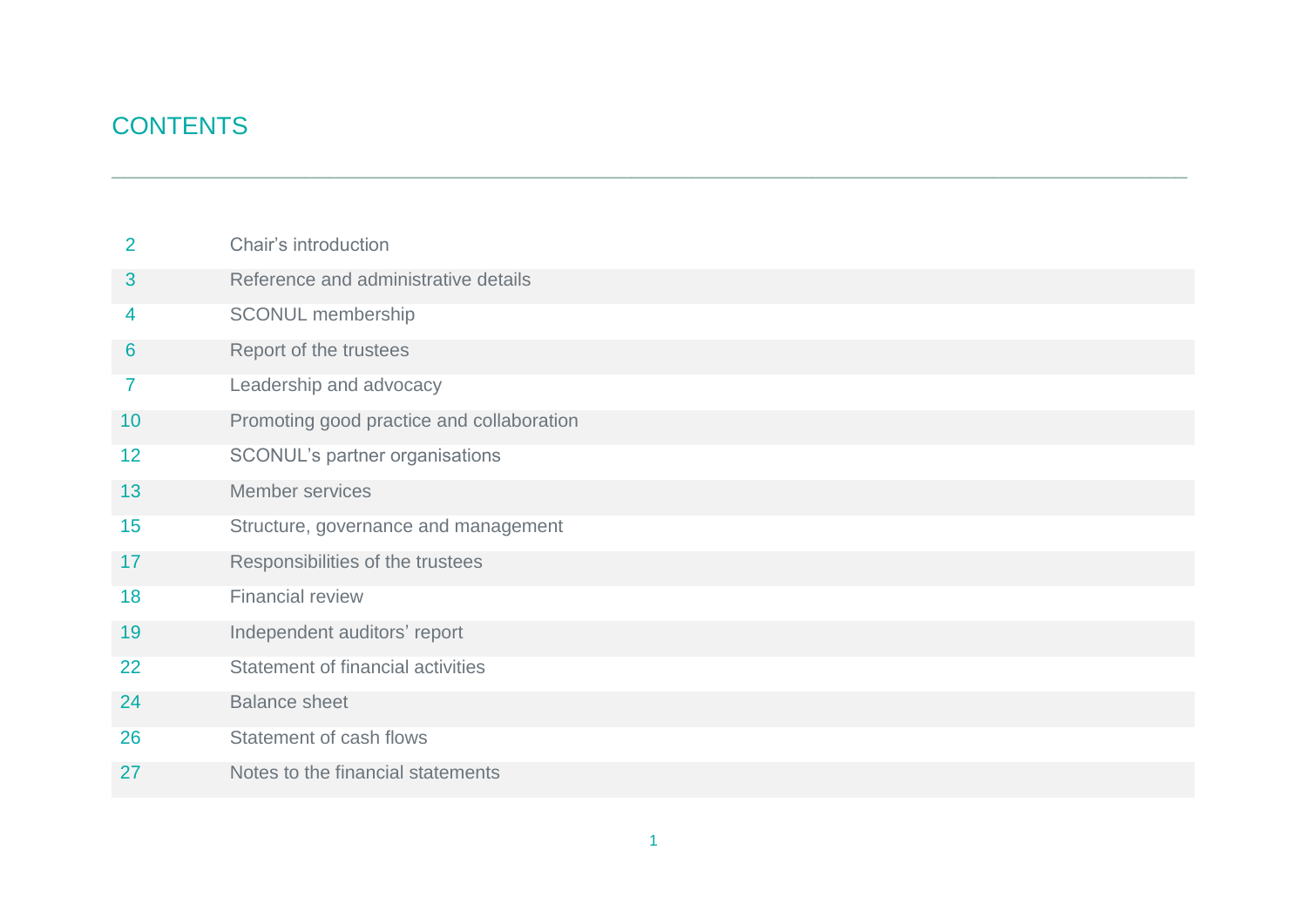# CHAIR'S INTRODUCTION



2015 was a significant year for SCONUL, bringing to an end a period of internal transformation for the organisation, and marking the development and publication of a new, ambitious [strategy,](http://www.sconul.ac.uk/sites/default/files/documents/Collaborating%20for%20Change%20-%20SCONUL%20strategy%202016-19_0.pdf) developed with our members. The projects we're embarking on in 2016 will address some of the major challenges faced by the academic library community over the next decade.

It has been a great privilege to lead the organisation over the last two years with the support of an engaged, committed and talented membership.

A few personal highlights of the year were:

## Talking to Tribal

One of SCONUL's key strengths is that it represents a very broad range of institutions, which allows us to speak with authority on behalf of the sector. This can be powerful in bringing about change as was the case when we raised concerns with the benchmarking company, Tribal, over their approach to measuring library costs. The result of these conversations was a change to their methodology which now recognises the realities of the modern academic library.

## New service for members

During 2015 SCONUL consulted members on plans for a new virtual out-of-hours enquiry service, based on the Northern Collaboration pilot with OCLC. Following positive responses, in 2016 we will be working with the company to deliver a national scheme at a

rate which is affordable for members.

## The power of partnership

Another highlight of 2015 has been the ways in which our long-standing partnerships with Jisc Collections, RLUK and other colleagues within and outside the library world have borne fruit. Together we have worked to argue for large scale changes in the market for content, winning the ear of government. We have also brought about change at the company level, with Pearson now negotiating with the sector on its costs and business model, delivering real cost savings to our members.

Liz Jolly

**Chair**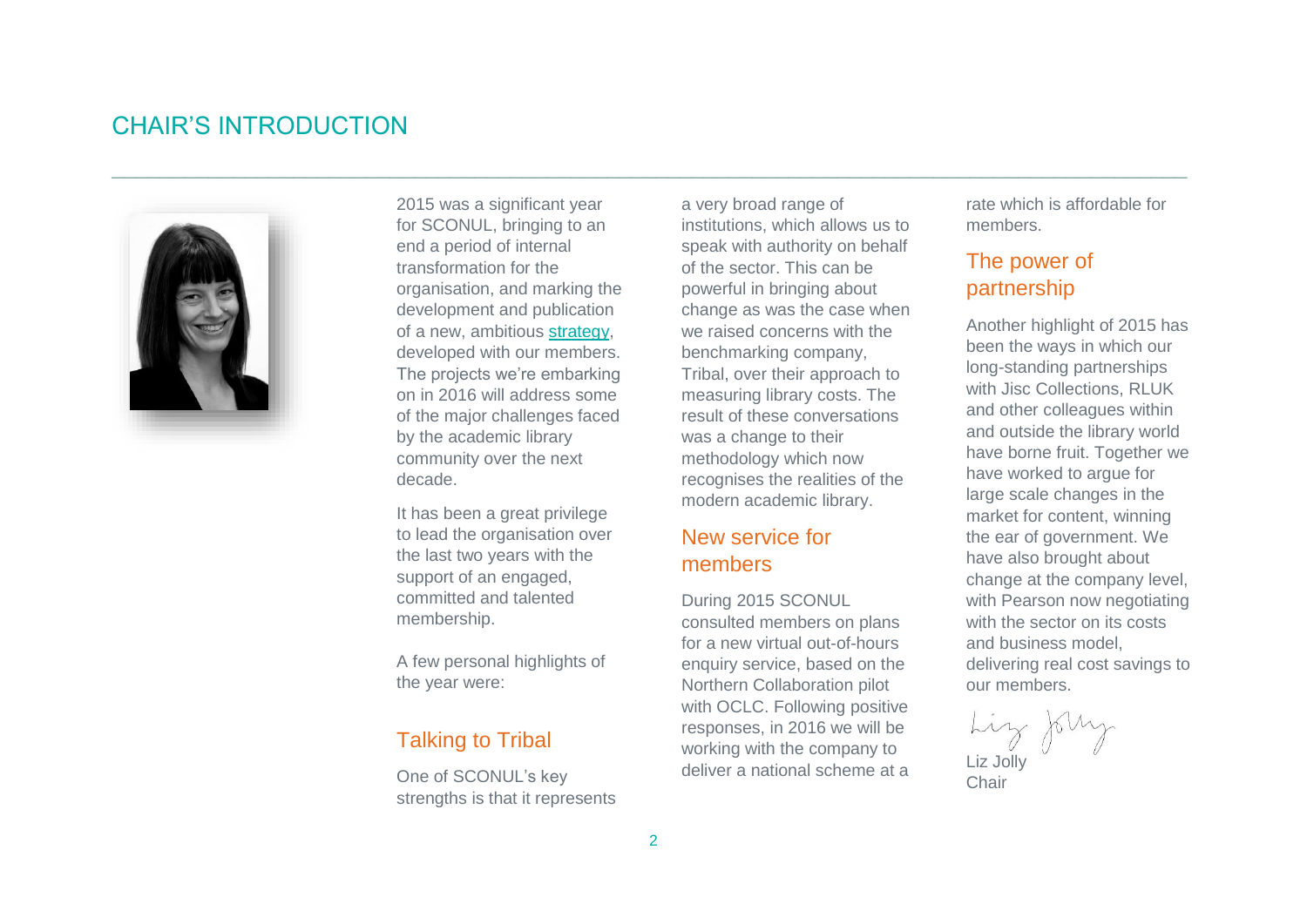# REFERENCE AND ADMINISTRATIVE INFORMATION

#### **Status**

The organisation is a charitable company limited by guarantee. **Company number**: 01436951 **Charity number**: 278550

#### Registered Office

94 Euston Street, London NW1 9HA

#### **Trustees**

Trustees, who are also directors under company law and who served during the year and up to the date of this report were as follows:

- **Chair:** Liz Jolly
- **Vice-Chair:** Mark Toole
- **Honorary Treasurer:**  Robert Hall
- Alison Baud (appointed 3 July 2015)
- Sue Hodges (resigned 3 July 2015)
- Kitty Inglis
- Judith Keene (appointed 3 July 2015)
- Alison Mackenzie (resigned 3 July 2015)
- Maja Maricevic (resigned 3 July 2015)
- Jo Norry
- Gobnait O'Riordan
- Oliver Pritchard
- Kate Robinson
- **•** Ann Rossiter (resigned 17 June 2015)
- Pete Ryan
- Alison Stevenson
- John Tuck
- Sue White (resigned 3 July 2015)
- Steve Williams

#### Bankers and Investment **Managers**

The Royal Bank of Scotland plc

171 Tottenham Court Road London W1T 7DL

The Co-operative Bank plc PO Box 250 Delf House Southway Skelmersdale WN8 6WT

CCLA Investment Managers Limited COIF Charity Funds Senator House 85 Queen Victoria Street London EC4V 4ET

#### **Auditors**

Godfrey Wilson Limited Chartered accountants and statutory auditors Zone 10 Bath Road Studios 470 Bath Road Bristol BS4 3HG

#### **Solicitors**

Walker Morris LLP

Kings Court 12 King Street Leeds LS1 2HL

#### HR advisor

WB Ranken 16 Forest Edge Buckhurst Hill Essex IG9 5AA

#### **Staff**

- **Executive Director and Company Secretary** Ann Rossiter
- **Head of Policy and Member Engagement** Lori Bailey
- **SCONUL Co-ordinator** SitMui Ng
- **Finance Assistant** Kim Hardingham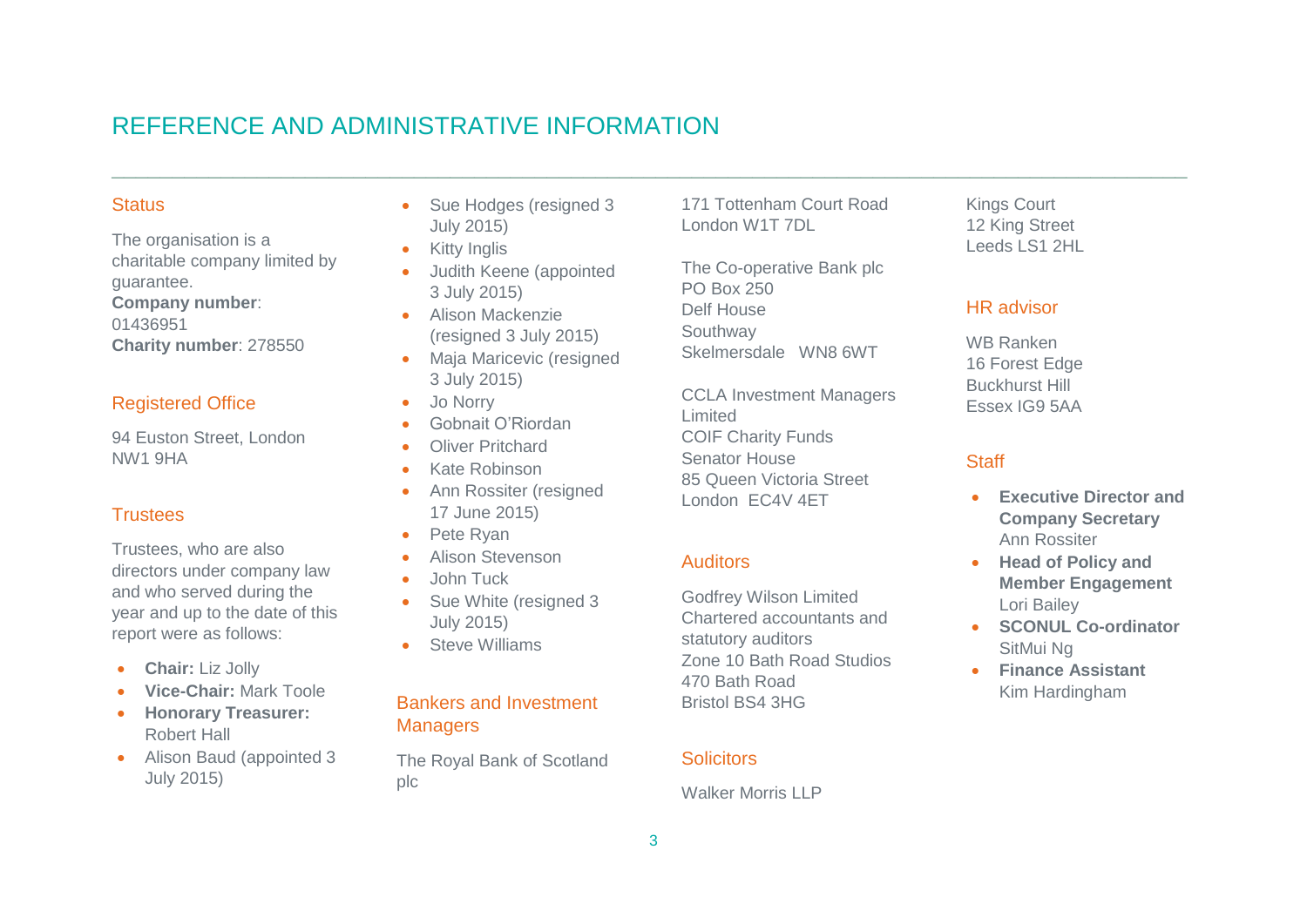## SCONUL MEMBERSHIP

Abertay University Aberystwyth University Anglia Ruskin University Arts University Bournemouth Aston University Bangor University Bath Spa University Birkbeck, University of London Birmingham City University Bishop Grosseteste University Bournemouth University Brunel University Buckinghamshire New University Canterbury Christ Church **University** Cardiff Metropolitan University Cardiff University City University London Courtauld Institute of Art Coventry University Cranfield University De Montfort University Dublin City University Dublin Institute of Technology Durham University Edge Hill University Edinburgh Napier University Falmouth University Glasgow Caledonian University Glasgow School of Art Glyndwr University Goldsmiths, University of London

Guildhall School of Music and Drama Harper Adams University Heriot-Watt University Heythrop College Imperial College, London Institute of Cancer Research King's College, London Kingston University Lancaster University Leeds Beckett University Leeds College of Art Leeds College of Music Leeds Trinity University Leo Baeck College Liverpool Hope University Liverpool John Moores **University** Liverpool School of Tropical Medicine London Business School London Metropolitan University London School of Economics and Political Science London School of Hygiene & Tropical Medicine London South Bank University Loughborough University Manchester Metropolitan **University** Maynooth University Middlesex University

National Library of Ireland National Library of Scotland National Library of Wales National University of Ireland, Galway Newcastle University Newman University Northumbria University Norwich University of the Arts Nottingham Trent University Open University Oxford Brookes University Queen Margaret University Queen Mary, University of London Queen's University, Belfast Ravensbourne Regent's University London Robert Gordon University Rose Bruford College Royal Agricultural University Royal Central School of Speech & Drama Royal College of Art Royal College of Music Royal College of Physicians and Surgeons of Glasgow Royal College of Surgeons in Ireland Royal Conservatoire of Scotland Royal Holloway, University of London

Royal Northern College of Music Royal Society of Chemistry Royal Veterinary College Royal Welsh College of Music & Drama Sheffield Hallam University SOAS, University of London Southampton Solent University **SRUC** St George's, University of London St Mary's University St Mary's University College, Belfast Staffordshire University Swansea University **Tate** Teesside University The British Library The Conservatoire for Dance and Drama The Royal College of Surgeons of England The University of Sheffield The Wellcome Library Trinity College Dublin Trinity Laban (Jerwood Library) University Campus Suffolk University College Birmingham University College Cork University College Dublin University College London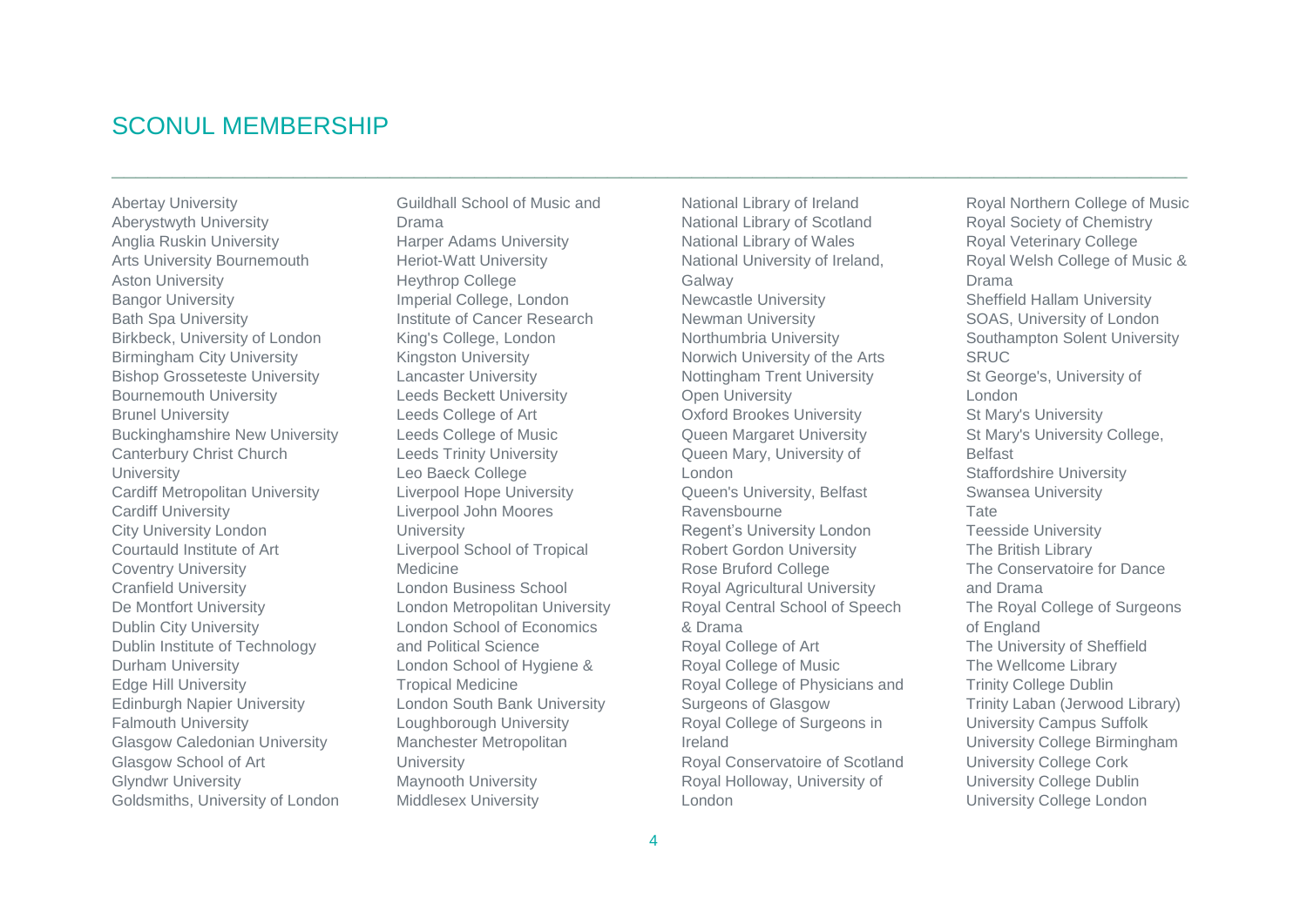# SCONUL MEMBERSHIP

University for the Creative Arts University of Aberdeen University of Bath University of Bedfordshire University of Birmingham University of Bolton University of Bradford University of Brighton University of Bristol University of Buckingham University of Cambridge University of Central Lancashire University of Chester University of Chichester University of Cumbria University of Derby University of Dundee University of East Anglia University of East London

University of Edinburgh University of Essex University of Exeter University of Glasgow University of Gloucestershire University of Greenwich University of Hertfordshire University of Huddersfield University of Hull University of Keele University of Kent University of Leeds University of Leicester University of Limerick University of Lincoln University of Liverpool University of London, Senate House Libraries University of Manchester

University of Northampton University of Nottingham University of Oxford University of Plymouth University of Portsmouth University of Reading University of Roehampton University of Salford University of South Wales University of Southampton University of St Andrews University of St Mark and St John University of Stirling University of Strathclyde University of Sunderland University of Surrey University of Sussex University of the Arts London University of the Highlands and Islands University of the West of England, Bristol University of the West of **Scotland** University of Ulster University of Wales Trinity Saint David University of Warwick University of West London University of Westminster University of Winchester University of Wolverhampton University of Worcester University of York Writtle College York St John University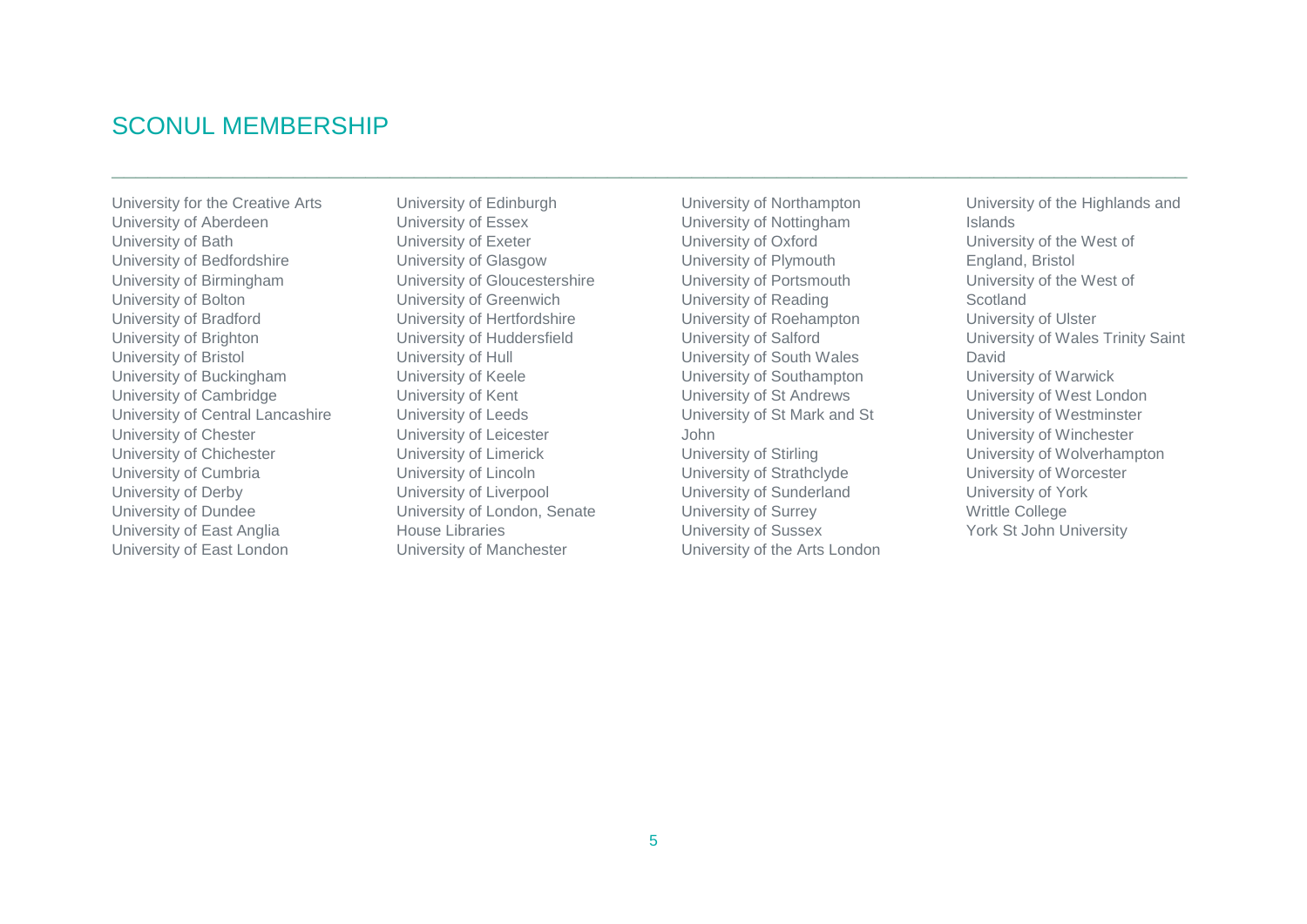# REPORT OF THE TRUSTEES

The trustees present their report and the audited financial statements for the year ended 31 December 2015. Reference and administrative information set out on page 3 forms part of this report. The financial statements comply with current statutory requirements, the memorandum and articles of association and the Statement of Recommended Practice - Accounting and Reporting by Charities (effective January 2015).

\_\_\_\_\_\_\_\_\_\_\_\_\_\_\_\_\_\_\_\_\_\_\_\_\_\_\_\_\_\_\_\_\_\_\_\_\_\_\_\_\_\_\_\_\_\_\_\_\_\_\_\_\_\_\_\_\_\_\_\_\_\_\_\_\_\_\_\_\_\_\_\_\_\_\_\_\_\_\_\_\_\_\_\_\_\_\_\_\_

As a charity, SCONUL has a set of core aims (our "charitable objects"). The Executive Board has referred to the Charity Commission's guidance on public benefit when reviewing SCONUL's aims and objectives and in planning future activities. Identifiable public benefits arose during 2015 from the work described below, highlights of which were:

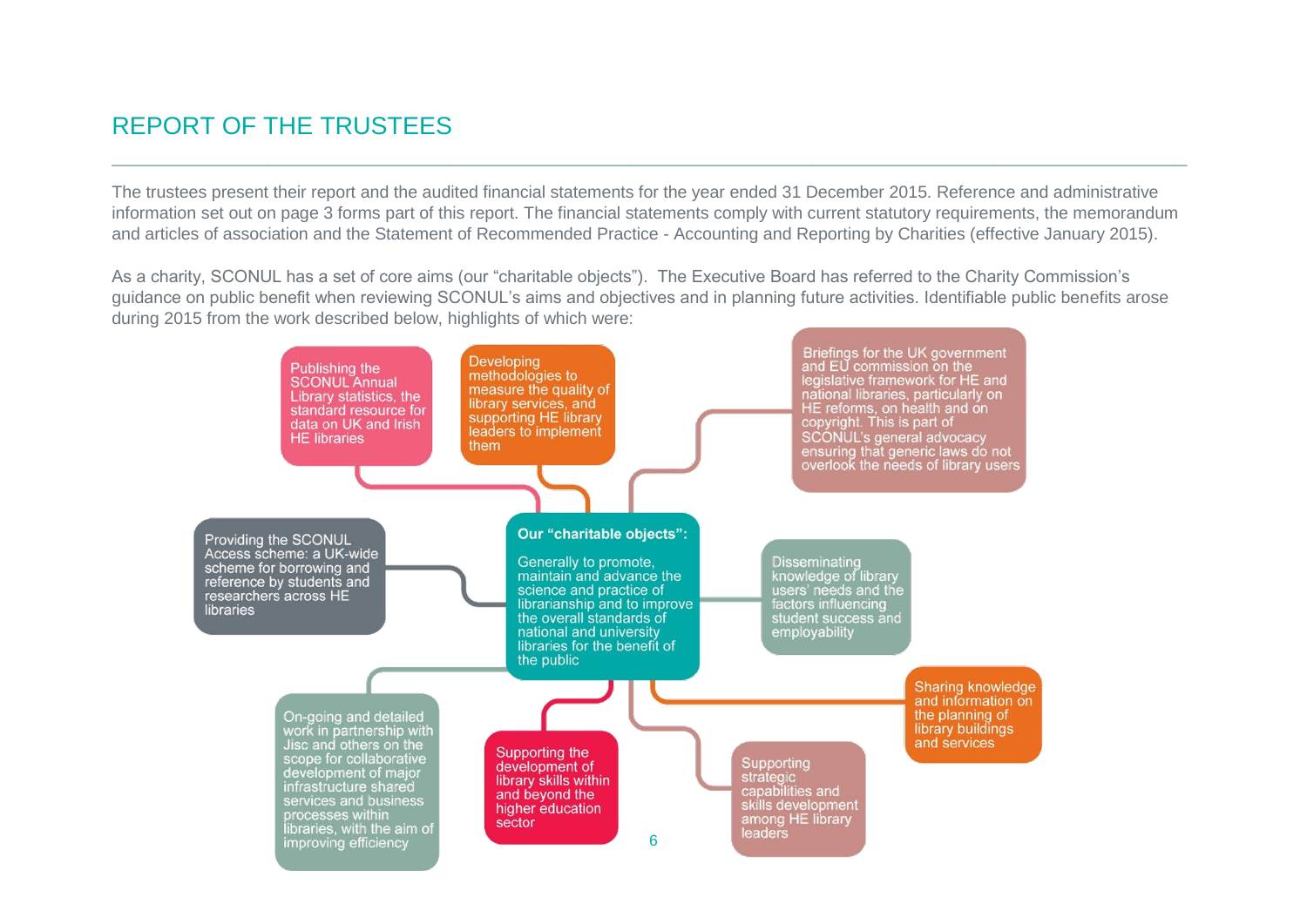# LEADERSHIP AND ADVOCACY

## HE reforms

The publication of the Higher Education Green Paper and the Nurse Review of research councils in the autumn of 2015 heralded a further set of sweeping changes to the HE sector in England.

#### In 2015 SCONUL

supported its members through the production of briefings on the proposed changes, and responded on members' behalf to the initial government consultation and to the BIS Select Committee inquiry, stressing the importance of high quality library provision to any assessment of teaching quality and as a necessary requirement for any new HE providers.

In 2016, we have already held a conference on the

proposed Teaching Excellence Framework which allowed members to explore the implications of the changes more deeply and will be responding to the forthcoming consultations, giving the sector a voice in the important debate about the quality of provision.

## The cost of content

\_\_\_\_\_\_\_\_\_\_\_\_\_\_\_\_\_\_\_\_\_\_\_\_\_\_\_\_\_\_\_\_\_\_\_\_\_\_\_\_\_\_\_\_\_\_\_\_\_\_\_\_\_\_\_\_\_\_\_\_\_\_\_\_\_\_\_\_\_\_\_\_\_\_\_\_\_\_\_\_\_\_\_\_\_\_\_\_\_

Challenging publishing models which drive up the cost of journals and other content remains a central objective for SCONUL, and has been an important element of our work in 2015.

This includes as a member of the Electronic Information Resources Working Group (EIRWG) which is the representative voice for institutions in Jisc Collections' negotiations with publishers.

We have also worked closely with Jisc Collections and RLUK on a statement of the changes needed in the journals market. This was also the subject of our Winter Conference in November which allowed delegates to explore how open access is

challenging traditional publishing models.

The Executive Director has briefed journalists on the high costs of content, particularly around the cost and business models employed by Pearson for its e-textbooks. This has resulted in significant savings for members and an understanding that Jisc Collections will negotiate an agreement on behalf of the sector.

In 2016 our Content Group will continue this work, liaising closely with Jisc Collections on individual negotiations and intervening in the public debate on the high cost of content.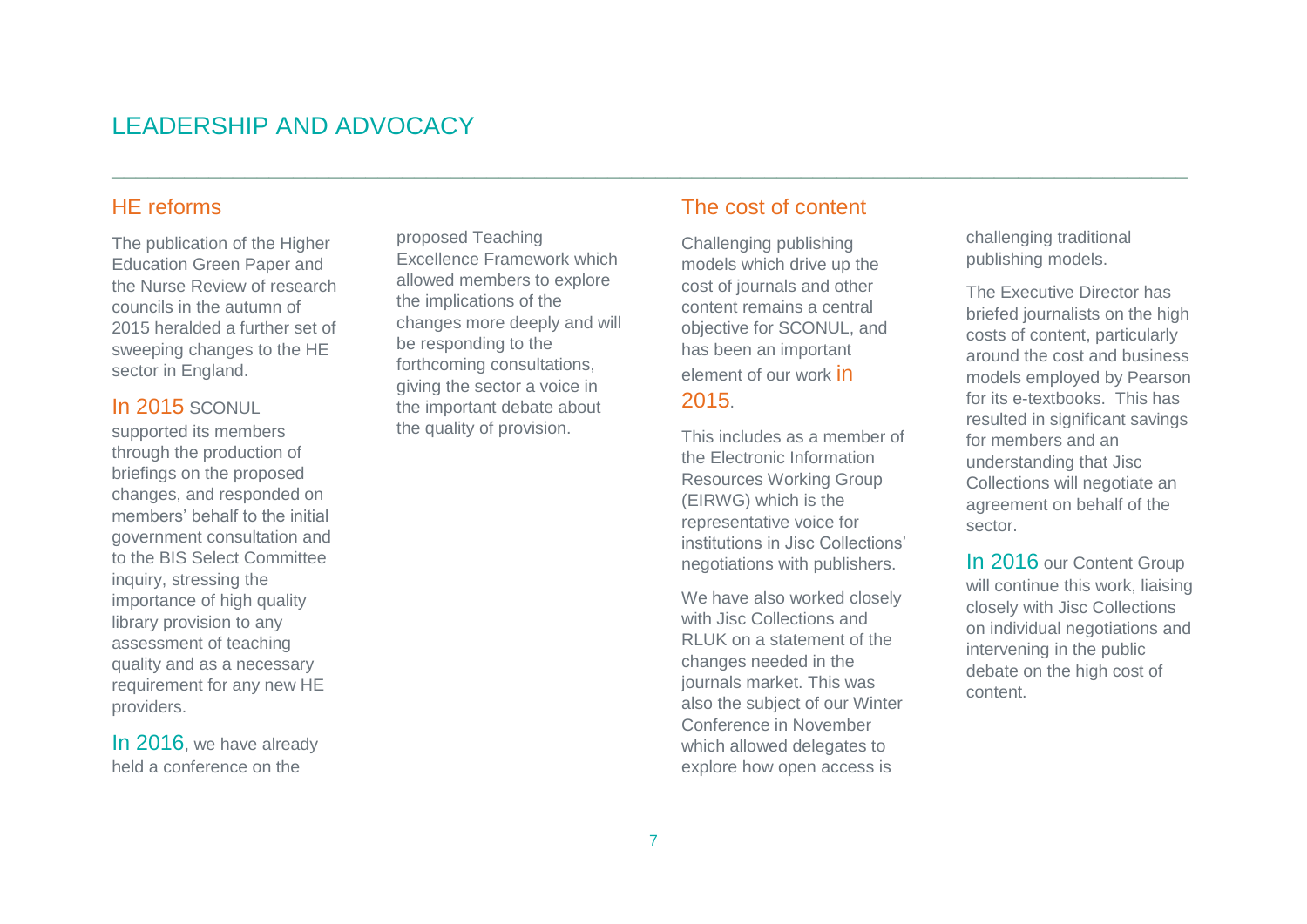# LEADERSHIP AND ADVOCACY Contd.

#### Open Access

SCONUL has a long standing commitment to fostering open access to scholarly content, and in 2015, we worked closely with Jisc in specifying and developing a set of services to support member institutions in dealing with APCs and changed workflows, as well as signing up to the League of European Research Universities' (LERU) statement on open access.

SCONUL is represented on the UUK Open Access oversight group and in 2016 will work closely with UUK on the systemic changes required to ensure that the UK gains maximum benefit from open access.

## Research data management

Supporting member libraries to contribute fully to research data management within their institutions has also been a significant element of our work in 2015.

SCONUL has been collaborating with Jisc, RLUK, RUGIT and UCISA on the "Research at Risk" programme to identify and develop the systems and infrastructure that institutions will need to maximise the benefits of research data to research and learning. Again, this work will continue in 2016.

## **Copyright**

\_\_\_\_\_\_\_\_\_\_\_\_\_\_\_\_\_\_\_\_\_\_\_\_\_\_\_\_\_\_\_\_\_\_\_\_\_\_\_\_\_\_\_\_\_\_\_\_\_\_\_\_\_\_\_\_\_\_\_\_\_\_\_\_\_\_\_\_\_\_\_\_\_\_\_\_\_\_\_\_\_\_\_\_\_\_\_\_\_

Copyright and intellectual property law remain issues of central importance for all libraries, and in 2015, SCONUL continued to engage with EU, with government and with its members on reform, largely through the umbrella groupings Copyright for Knowledge and the Libraries and Archives Copyright Alliance (LACA).

Our aim is to present a clear set of arguments for the benefits of greater openness in scholarly communications.

The SCONUL Copyright Group, made up of experts from among the SCONUL community, also provided briefings to members on developments and training for staff on the new regulatory regime. SCONUL has

advocated for regulatory regimes for the UK and for the EU which will allow data and text mining in the interests of academic study both within the UK and at EU level. This has included writing to the relevant European Commissioners to make recommendations for change in this area.

We will continue to work closely and collaboratively with colleagues in the UK and beyond in 2016, and the SCONUL copyright group will continue to provide support to the community through briefings and training opportunities.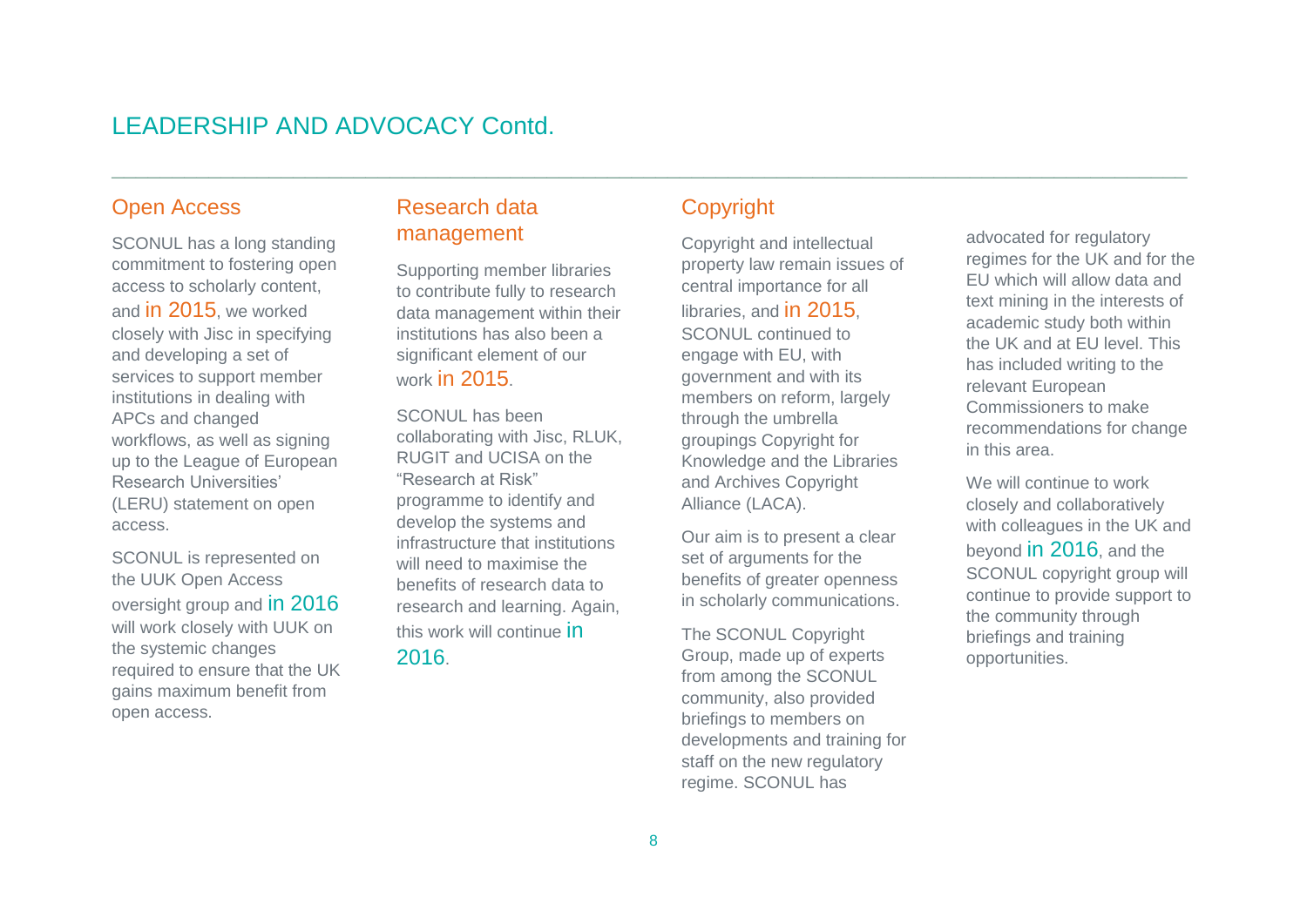# LEADERSHIP AND ADVOCACY Contd.

## Health libraries

The Joint SCONUL/CILIP Health and Social Care Strategy Group has continued to monitor the development of structural changes in the English NHS and to lobby to ensure that they take proper account of the role of, and the importance of, libraries in supporting health outcomes.

In 2015 this has involved making submissions to government, Health Education England and others, and providing

feedback to our colleagues at Health Education England on the Knowledge for Healthcare programme.

In 2016 we will continue our close partnership with health librarians from all areas and respond to any developments as they arise.

## Leadership support

\_\_\_\_\_\_\_\_\_\_\_\_\_\_\_\_\_\_\_\_\_\_\_\_\_\_\_\_\_\_\_\_\_\_\_\_\_\_\_\_\_\_\_\_\_\_\_\_\_\_\_\_\_\_\_\_\_\_\_\_\_\_\_\_\_\_\_\_\_\_\_\_\_\_\_\_\_\_\_\_\_\_\_\_\_\_\_\_\_

SCONUL actively supports the development of leadership within our own sector.

In 2015 we worked with the Leadership Foundation for Higher Education in the development of its Future Professional Directors Programme and worked with the HEA to support our members seeking fellowship. We also facilitated the creation of new informal networking and support groups for new library heads

of service and for deputy heads of services.

In 2016 the Leadership Task and Finish group, established as part of the new SCONUL strategy, will be taking a systematic look at the support for leadership development provided by SCONUL and by others to identify appropriate changes or new initiatives that may be required.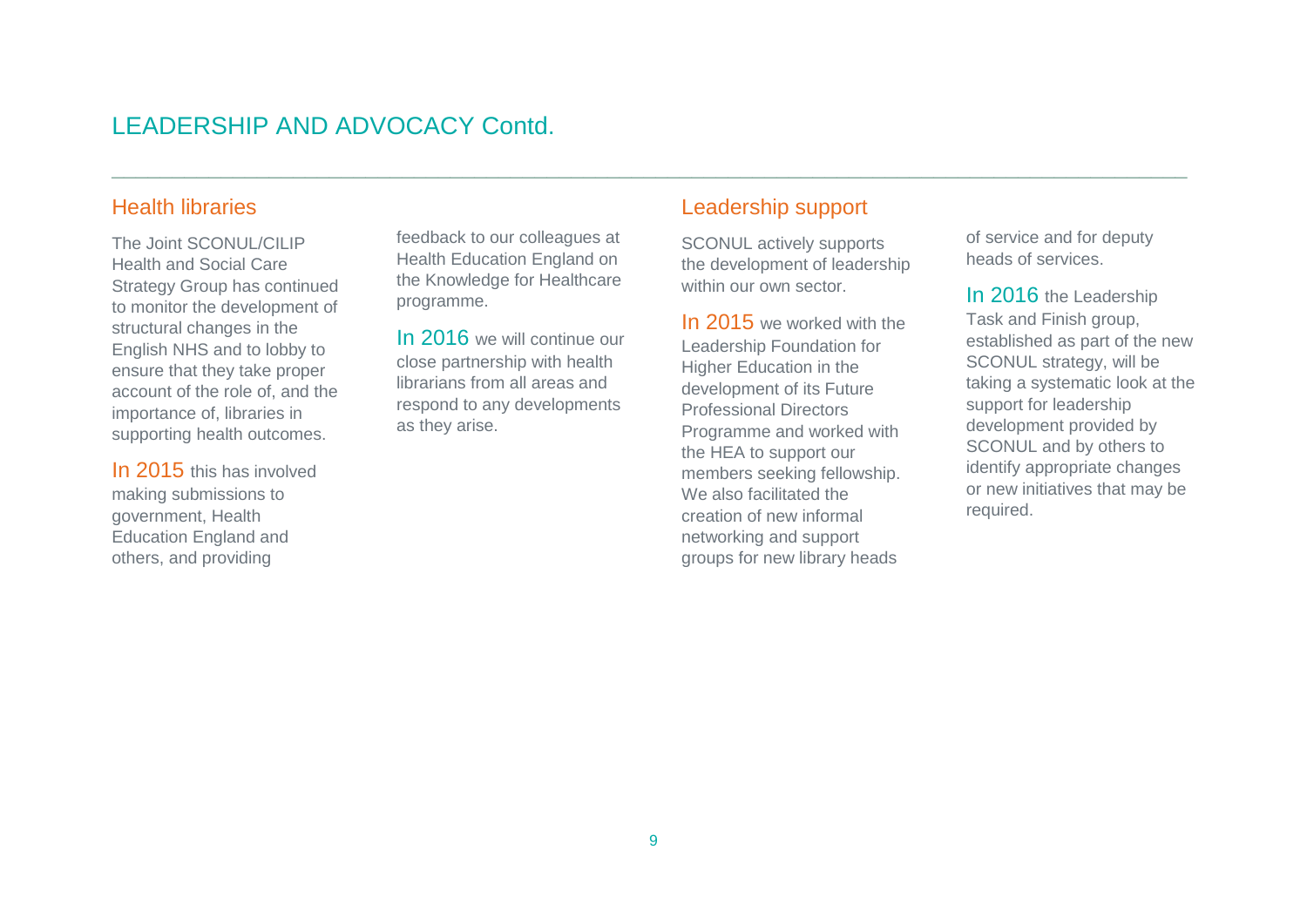# PROMOTING GOOD PRACTICE AND COLLABORATION

## Future of library services

Our events programme provides opportunities for members to meet one another and to hear presentations and take part in discussions on issues common to academic libraries.

In 2015 SCONUL's summer conference explored the drivers for change over the coming decade, looking particularly at how the Internet of Things will impact on the way that libraries are able to support their users, and how blended learning and data driven services can transform the way in which libraries operate.

In 2016 we will be taking this work forward under the auspices of the new Transformation Strategy Group.

## Benchmarking and trend analysis

Our statistics are an important benchmarking tool for libraries in their quest to understand and demonstrate their value and impact and improve their services.

In 2015 we undertook a set of improvements to the tool which allows for the downloading and analysis of data to make it more intuitive and user friendly. We also produced an analysis of changing trends in loans, visits and the use of ebooks which members used to inform their performance in relation to that of their peers.

In 2016 we will produce a similar analysis document, looking this time at changes at the way in which library space is being deployed across the sector.

## Space and design

\_\_\_\_\_\_\_\_\_\_\_\_\_\_\_\_\_\_\_\_\_\_\_\_\_\_\_\_\_\_\_\_\_\_\_\_\_\_\_\_\_\_\_\_\_\_\_\_\_\_\_\_\_\_\_\_\_\_\_\_\_\_\_\_\_\_\_\_\_\_\_\_\_\_\_\_\_\_\_\_\_\_\_\_\_\_\_\_\_

We share good practice on space planning through members' contribution to the Designing Libraries website. which provides detailed factual information to help anyone involved in planning new buildings or library refurbishments. We are represented on the Advisory Board of the Community Interest Company overseeing the running of the site.

In 2015 a series of visits were organised for members to award-winning libraries to allow members to share knowledge about the latest innovations.

In 2016 we will be holding our triennial Library Design Awards including hosting a design showcase, allowing members to learn from each other's excellent practice.

## **Employability**

Libraries contribution to teaching and learning, and to the research function within their institutions is well understood, but our contribution to student employability is a relatively new area for research.

In 2015 SCONUL provided members with a toolkit on this important area to inform the development of their services and developed an analysis of the relationships between employability and information literacy.

In 2016, this work will be taken forward by the Transformation Strategy Group.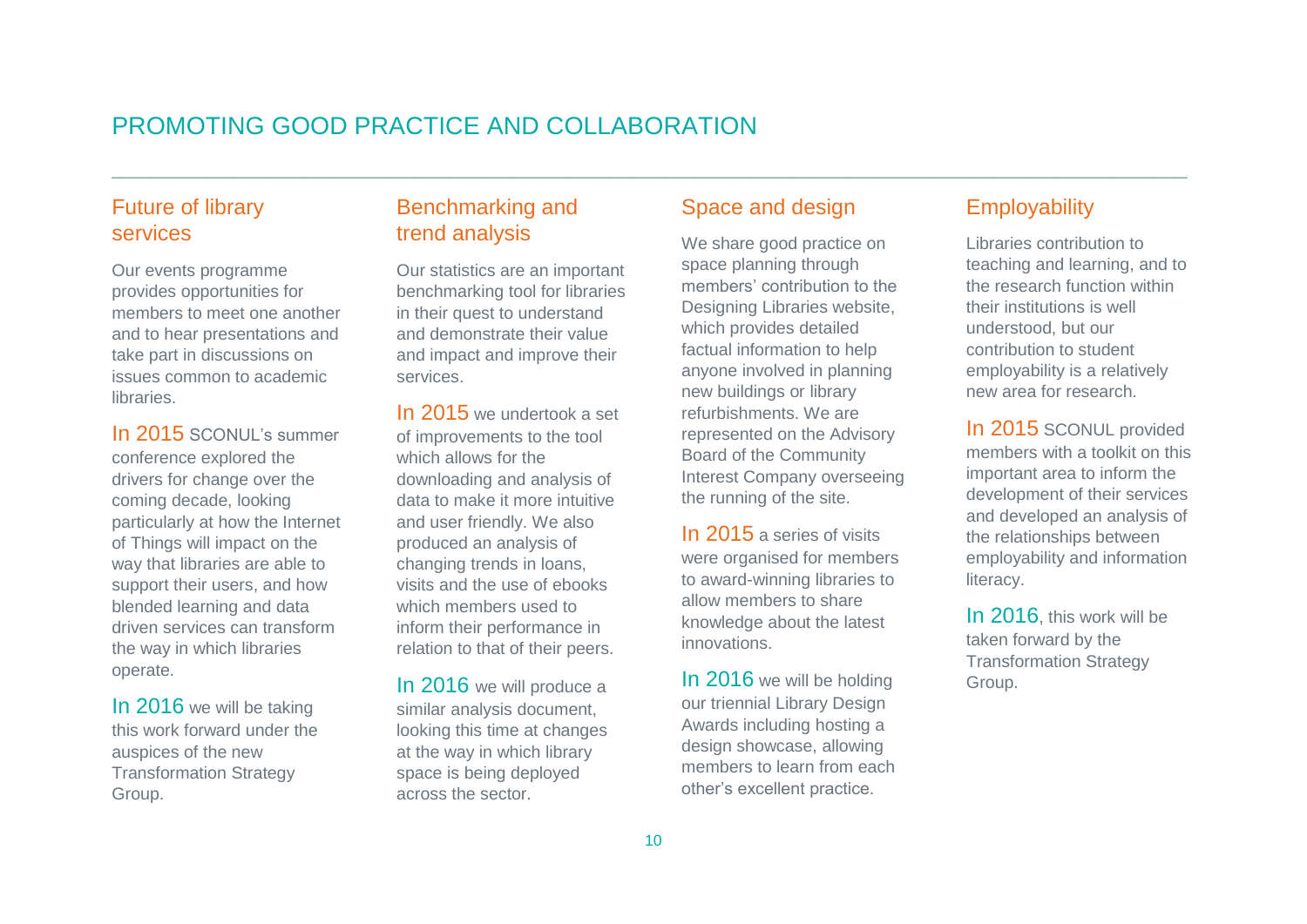# PROMOTING GOOD PRACTICE AND COLLABORATION

## Shared services

SCONUL continues to be heavily involved in the shared services arena and works closely with Jisc to identify and scope new services through our Collaboration Strategy Group and other working groups.

We provide governance and advice on the development of existing services such as KB+, as well as making recommendations for future areas of work.

For example, in 2015,

SCONUL worked closely with Jisc on the Research at Risk project, on the National Monograph Strategy and on the Jisc project looking at student records data.

We also held a shared services symposium which allowed us to share information about services

under development in the library arena, and to consider how such projects might be supported across the community, and learning disseminated.

In 2016 we will continue to work with Jisc on these projects and to develop our plans for a National Digital Library for the UK as a strategic intervention into the discussion about the future needs of the sector and the development of existing and new services. We will also be exploring the scope for a shared services toolkit for the sector.

## National Monograph **Strategy**

\_\_\_\_\_\_\_\_\_\_\_\_\_\_\_\_\_\_\_\_\_\_\_\_\_\_\_\_\_\_\_\_\_\_\_\_\_\_\_\_\_\_\_\_\_\_\_\_\_\_\_\_\_\_\_\_\_\_\_\_\_\_\_\_\_\_\_\_\_\_\_\_\_\_\_\_\_\_\_\_\_\_\_\_\_\_\_\_\_

As the HEFCE-funded UK Research Reserve (UKRR) project moves into its next phase, in 2015 SCONUL has been heavily involved in the debate about its future and of successor services through our Board membership of UKRR and through our contribution to the roll out of the National Monograph Strategy (NMS).

In 2016, we will be working closely with Jisc and other partners on the development of the National Bibliographic Knowledgebase, an important component of the NMS, under the auspices of the SCONUL Collaboration Group.

## **EThOS**

SCONUL continues to support the development of EThOS (Electronic Theses Online Service) which delivers a 'single point of access' where researchers the world over can access theses produced by UK higher education.

The Executive Director is a member of the EThOS Advisory Board and helps shape the development of the service to meet the needs of the UK higher education library community.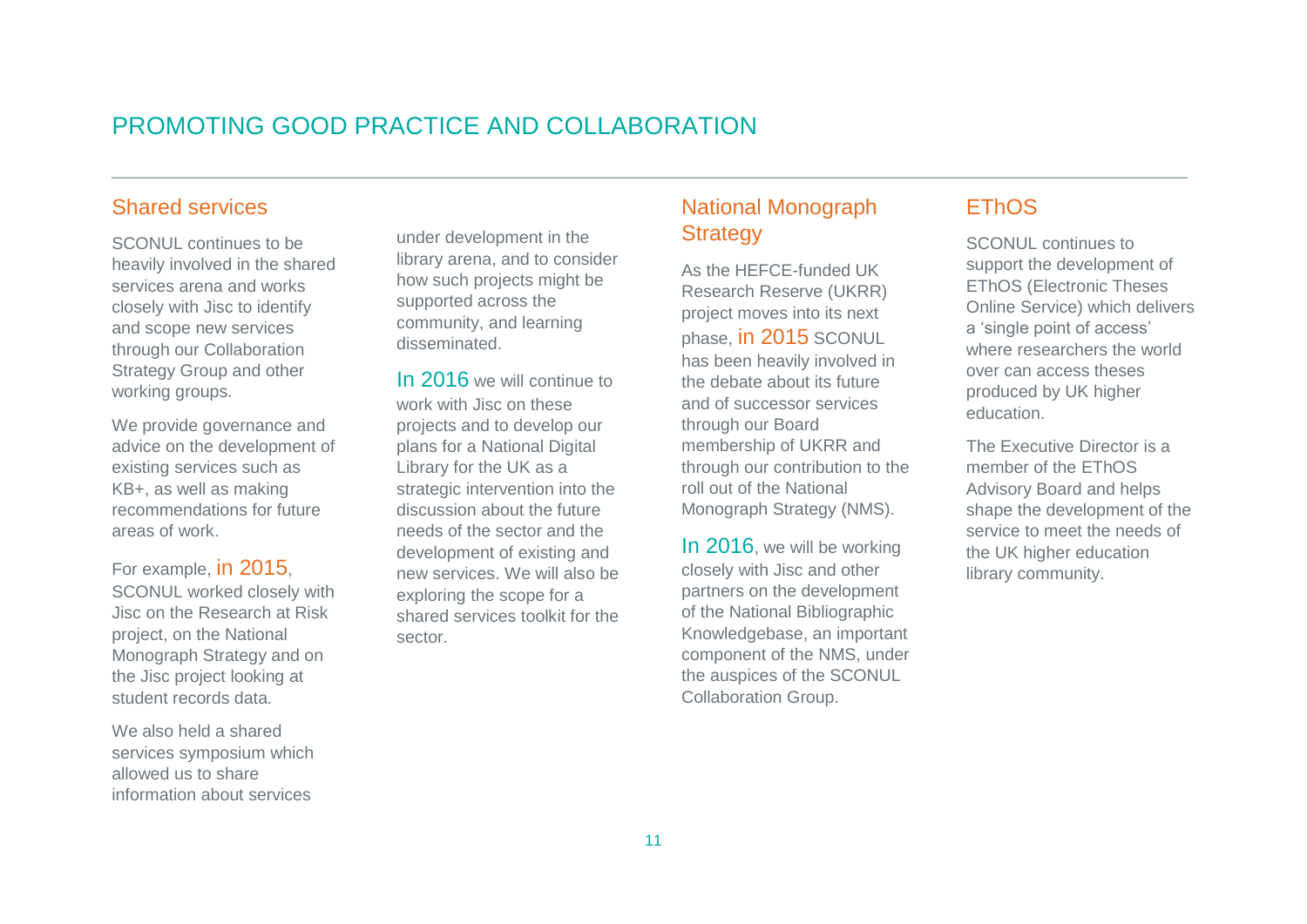# SCONUL's partner organisations

Our partner organisations during 2015 included:

- Amosshe, the Student Services Organisation
- **Association for Research** Managers and Administrators (ARMA)
- The British Library
- **•** British Universities Finance Directors Group (BUFDG)
- **Chartered Institute of** Library and Information Professionals (CILIP)
- Consortium of National and University Libraries (CONUL)
- EthOS, the e-theses online service
- European Bureau of Library, Information and Documentation Associations (EBLIDA)
- Higher Education Academy (HEA)
- **Higher Education** Funding Council for England (HEFCE)
- International Federation of Library Associations (ILFA)
- InformALL
- Inspire

• Jisc

- **•** Jisc Collections
- Knowledge Quarter
- **•** Leadership Foundation for Higher Education
- The M25 Consortium of Academic Libraries
- The Mercian **Collaboration**
- The Northern **Collaboration**
- North West Academic **Libraries**
- Research Councils UK (RCUK)
- Research Libraries UK (RLUK)
- **Russell Universities** Group of IT Directors (RUGIT)
- Scottish Confederation of University and Research Libraries (SCURL)
- Universities and Colleges Information Systems Association (UCISA)
- UK Research Reserve (UKRR)
- Universities UK (UUK)
- Wales HE Libraries Forum (WHELF)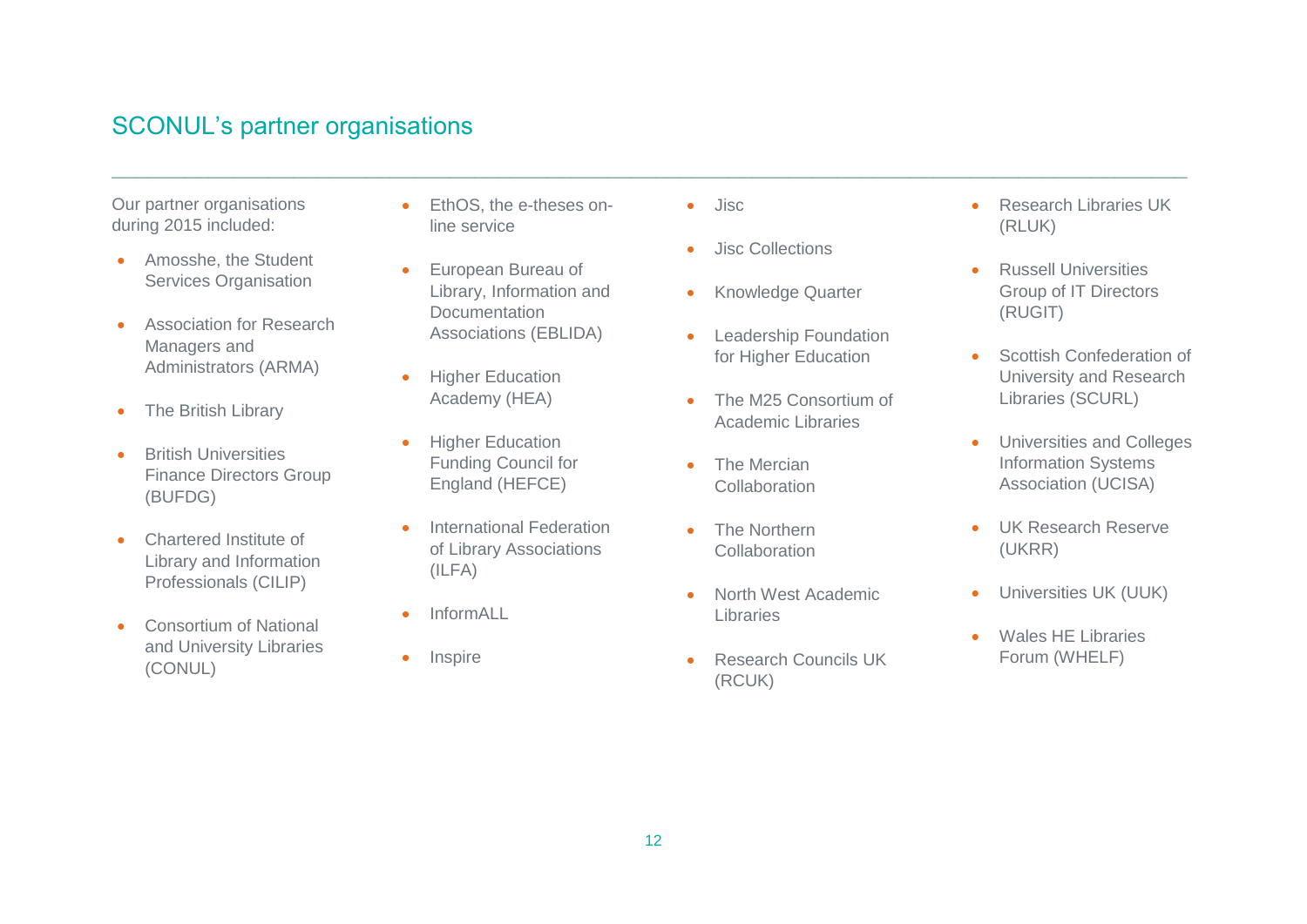# MEMBER SERVICES

# The SCONUL statistics

Production of statistics on library activities is a core SCONUL service, allowing members to benchmark their service against that of their peers, and providing a detailed picture of library activity across the UK and Ireland. The statistics are a unique resource and have an important role in ensuring efficiency in the sector. In 2015 159 institutions included their statistics, with 121 submitting the strategic planning subset of data released early in time for the budget planning round.

\_\_\_\_\_\_\_\_\_\_\_\_\_\_\_\_\_\_\_\_\_\_\_\_\_\_\_\_\_\_\_\_\_\_\_\_\_\_\_\_\_

During 2015, the statistics were also used by Jisc to inform its negotiations with journal and e-book publishers and by a number of academics conducting work on publishing and libraries.

2015 was the first year SCONUL published a slimmed down set of statistics, following a fundamental review carried out the previous year. This removed those which were no longer widely used and tightened up definitions to ensure comparability. The reporting tool was updated in 2015 to improve its usability and functionality.

## The SCONUL Access Scheme

The Access Scheme is an important enabler for students and researchers at UK universities to pursue their studies and research objectives. In essence, it allows users of one member institution to use the libraries of another. 172 libraries were a part of the scheme in 2015 (up three from the previous year), welcoming over 35,000 users. They loaned at least 97,000 unique items to staff, research students, post-graduates, part-time students and distance learning students.

\_\_\_\_\_\_\_\_\_\_\_\_\_\_\_\_\_\_\_\_\_\_\_\_\_\_\_\_\_\_\_\_\_\_\_\_\_

During 2015, SCONUL held a consultation with our members on the scheme, as a result of which rules were formalised both for membership and for temporary closures. This has ensured that the scheme continues to function in a fully reciprocal way and has increased engagement with the scheme.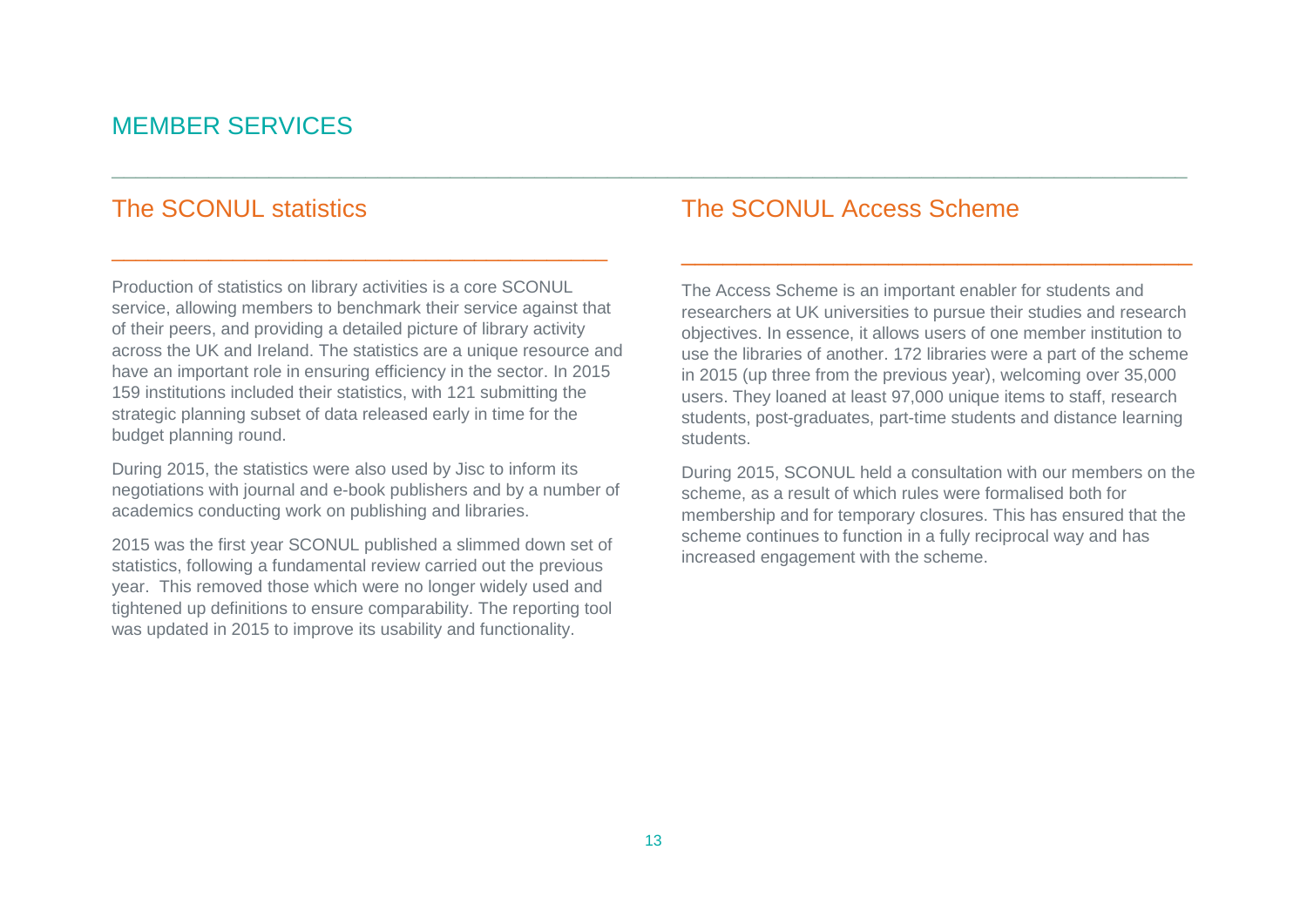# MEMBER SERVICES

## Information sharing

SCONUL facilitates information sharing between members in a variety of ways, including through our monthly newsletter and our triannual practitioner journal, SCONUL Focus. During 2015, we moved Focus online, with the first online-only edition appearing in spring, ensuring that content could be distributed in a timely way at a reduced cost to members. We also use our mailing lists and the SCONUL website to distribute information about sector developments to members.

\_\_\_\_\_\_\_\_\_\_\_\_\_\_\_\_\_\_\_\_\_\_\_\_\_\_\_\_\_\_\_\_\_\_\_\_\_\_\_\_\_\_

During 2015 SCONUL also produced briefings for members on key issues for academic libraries, including the role of libraries in fostering student employability; on developments in research data management and on their libraries' obligations under the new Public Sector Information Regulations.

## Supporting member consortia

Since 2013 SCONUL has been providing support for other library consortia whose members are also members of SCONUL. This support is provided at cost, and allows our partner consortia to concentrate on projects, research and services for their members while SCONUL takes on some of their administrative burden.

\_\_\_\_\_\_\_\_\_\_\_\_\_\_\_\_\_\_\_\_\_\_\_\_\_\_\_\_\_\_\_\_\_\_\_\_\_\_\_\_\_\_

During 2015, SCONUL continued to provide support to the Northern Collaboration consortium, and to introduce similar support for the Mercian Collaboration, a consortium of academic libraries operating in the Midlands, and for North West Academic Libraries (NoWAL).

The Northern Collaboration is a group of higher education libraries in the North of England. The group aims to provide a framework within which libraries can work together to improve the quality of services, to be more efficient, and to explore new business models.

The Mercian Collaboration is a professional network formed from SCONUL higher education libraries in the East and West Midlands of England. It provides a space to work together to explore training and development and to seek efficiencies on behalf of member institutions and the wider community.

NoWAL's mission is to widen access to library resources and improve learning and information support services through innovation, influence and partnership.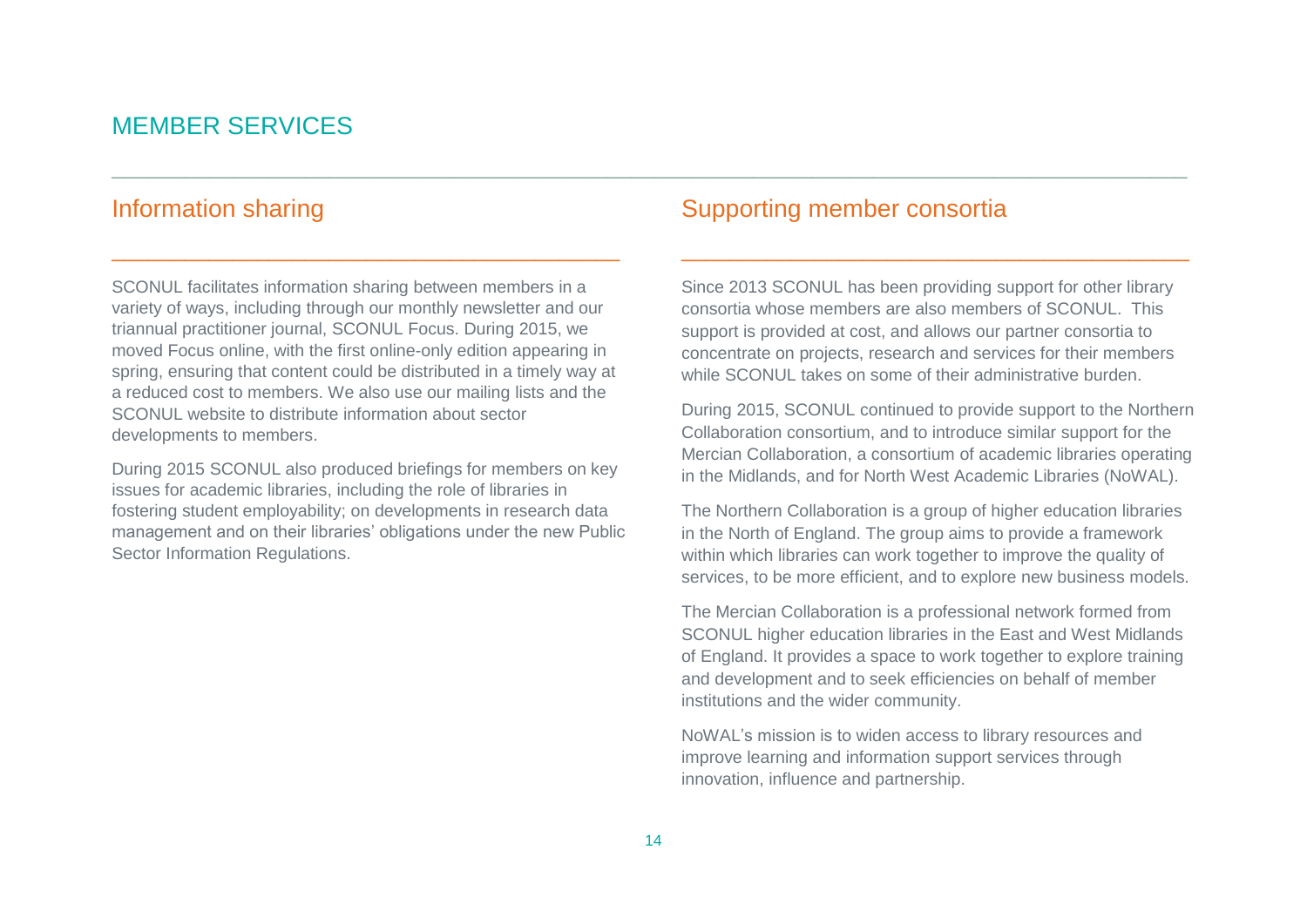# STRUCTURE, GOVERNANCE AND MANAGEMENT

#### Governance

SCONUL is a company limited by guarantee which has been given a licence to omit the word 'limited' by the Secretary of State for Business, Innovation and Skills.

SCONUL is governed by its Memorandum and Articles of Association which are available on the SCONUL website:

[http://www.sconul.ac.uk/sites/](http://www.sconul.ac.uk/sites/default/files/documents/ArticlesofAssociation.pdf) [default/files/documents/Article](http://www.sconul.ac.uk/sites/default/files/documents/ArticlesofAssociation.pdf) [sofAssociation.pdf](http://www.sconul.ac.uk/sites/default/files/documents/ArticlesofAssociation.pdf)

These governing documents were incorporated on 13 July 1979 and last amended by Special Resolution on 27 June 2014.

## SCONUL's members

SCONUL's members are the universities and national libraries of the United Kingdom and Ireland, together with most other UK institutions of higher education and institutions with collections of national significance. Members are listed on page 4 of this report.

Each member of SCONUL appoints a representative, usually the director of its library service or equivalent.

## The role of the representatives

\_\_\_\_\_\_\_\_\_\_\_\_\_\_\_\_\_\_\_\_\_\_\_\_\_\_\_\_\_\_\_\_\_\_\_\_\_\_\_\_\_\_\_\_\_\_\_\_\_\_\_\_\_\_\_\_\_\_\_\_\_\_\_\_\_\_\_\_\_\_\_\_\_\_\_\_\_\_\_\_\_\_\_\_\_\_\_\_\_

Representatives have an important role to play in SCONUL as the voice of their institution, influencing SCONUL's priorities and objectives. Their contributions to the Board, to SCONUL's Strategy Groups and in representing the community on a wide range of working groups are critical to SCONUL's success.

Representatives have a formal role at the SCONUL Annual General Meeting in overseeing the governance of the organisation and helping to set SCONUL's strategy to meet its core charitable objective (see page 6).

#### Our trustees

Fifteen Executive Board members (see page 3) constitute the Company's Board and are the Charity's trustees, each of whom, in formal terms, is a Director of the Company.

Twelve of the fifteen members are elected and two are coopted from partner organisations. Elected members serve for a maximum of three years. We were delighted to welcome Alison Baud and Judith Keene to the Board in 2015.

Following their election, trustees are provided with a portfolio of information about the working of the charity and their obligations under Charity and Company law. Training in good practice and the responsibilities of trustees is provided, most recently in July 2015.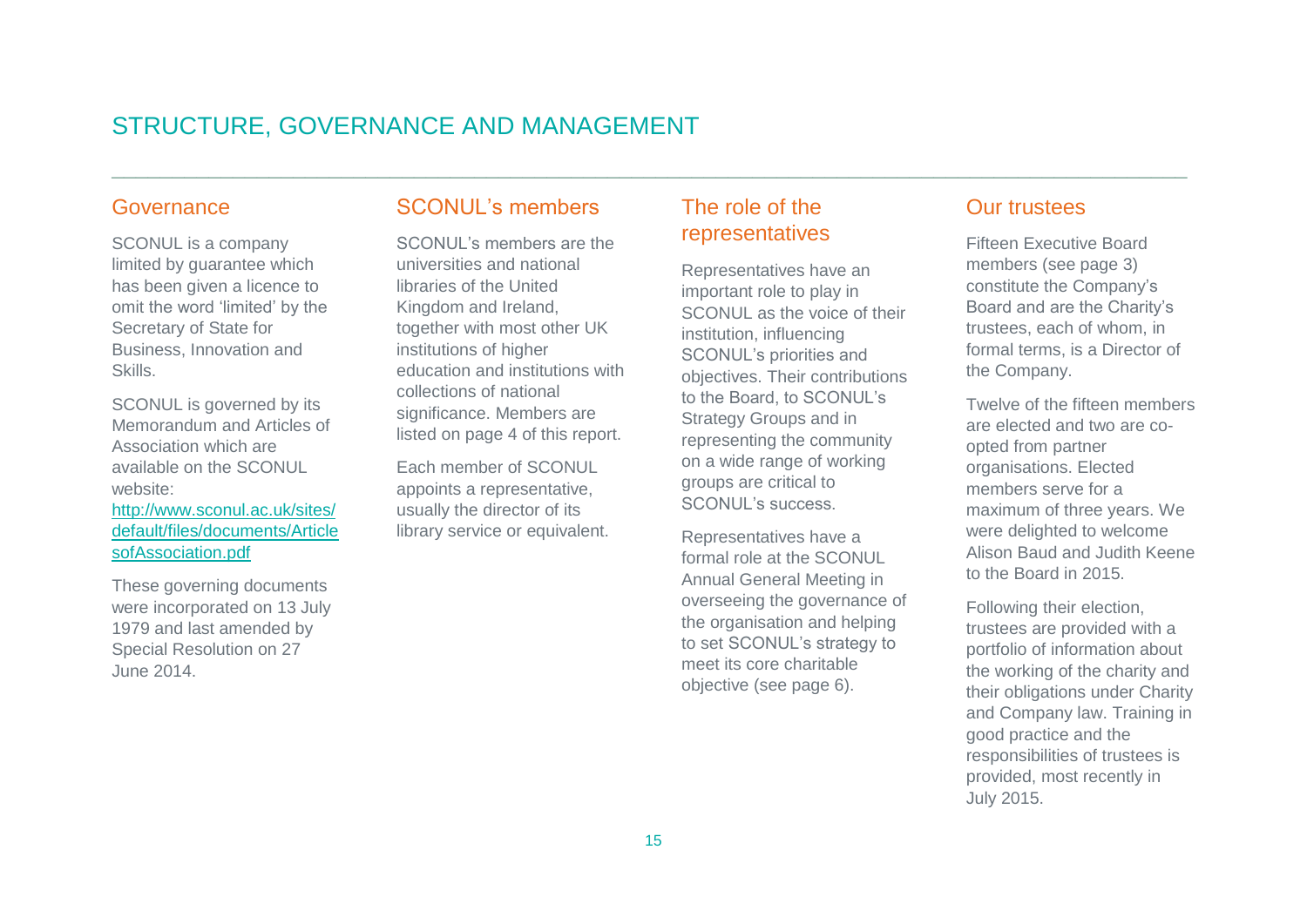## STRUCTURE, GOVERNANCE AND MANAGEMENT contd.

## Executive Board

The Executive Board meets six times a year and oversees all issues relating to the charity's finances and its work for members and the public, including taking decisions on behalf of members. Where major changes to the way that SCONUL works are proposed, these are

presented to members to vote on at the AGM.

The SCONUL Board also:

- **e** quides and supervises the office staff who are led by the Executive **Director**
- oversees the work of the SCONUL Strategy

Groups and other working groups. This includes agreeing their terms of reference and considering significant proposals for activities and spending

• approves the annual budget at each AGM, and proposes the subscriptions to be

levied for the following year

**•** regularly reviews the organisation's risk register and takes measures to ameliorate those risks.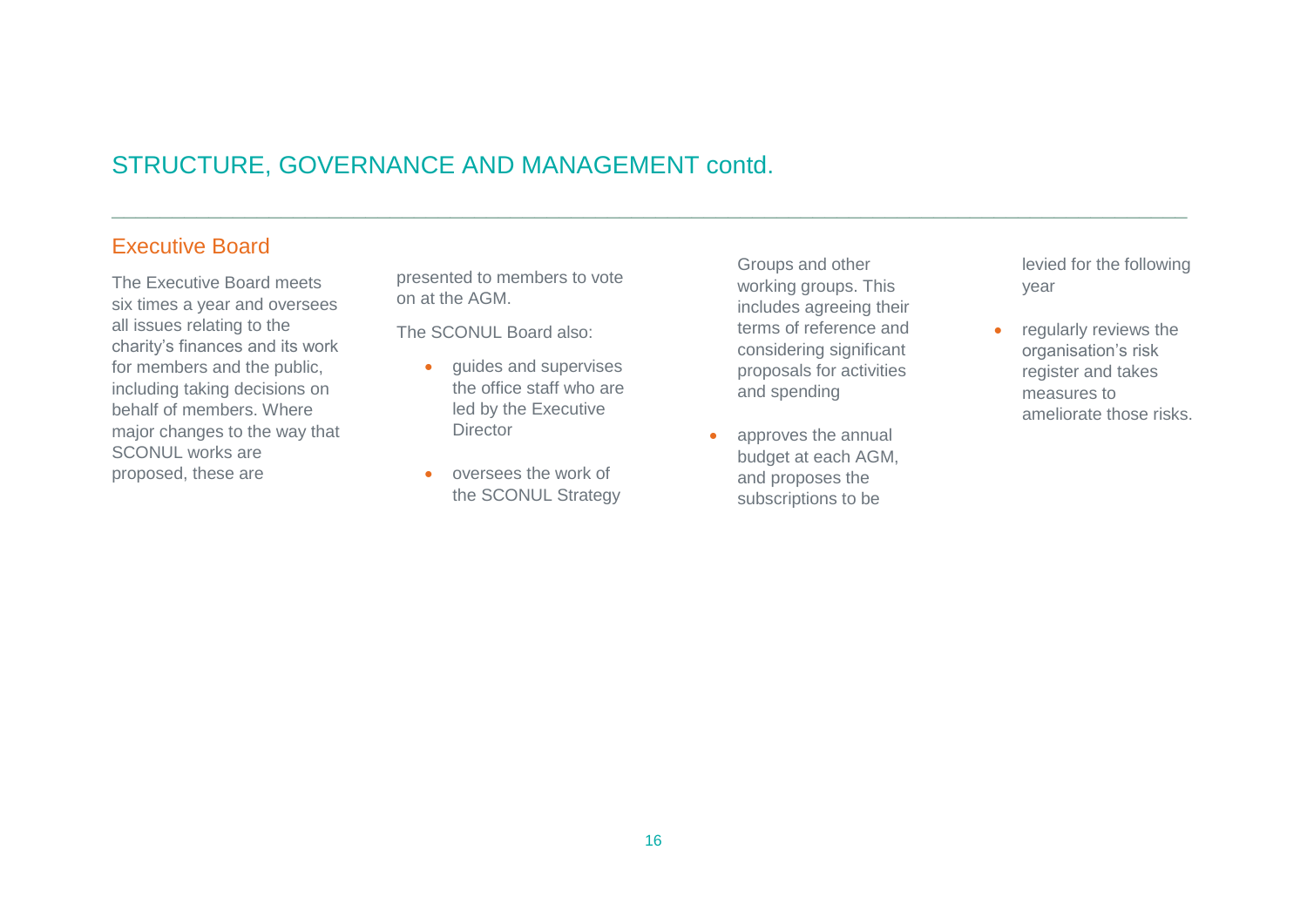## RESPONSIBILITIES OF TRUSTEES

Trustees are required to prepare financial statements for each financial year, which give a true and fair view of the state of affairs of the charitable company and the incoming resources and application of resources, including the net income or expenditure, of the charitable company for the year. In preparing those financial statements the trustees are required to:

- select suitable accounting policies and then apply them consistently
- observe the methods and principles in the applicable Charities **SORP**
- make judgements and estimates that are reasonable and prudent
- state whether applicable accounting standards and statements of recommended practice have been followed, subject to any material departures disclosed and explained in the financial statements, and
- prepare the financial statements on the going concern basis unless it is inappropriate to presume that the charity will continue in operation.

The trustees are responsible for keeping proper accounting records which disclose with reasonable accuracy at any time the financial position of the charity and which enable them to ensure that the financial statements comply with the Companies Act 2006.

The trustees are responsible for the maintenance and

integrity of the corporate financial information included on the charity's website. Legislation in the United Kingdom governing the preparation and dissemination of financial statements may differ from legislation in other jurisdictions.

The trustees are also responsible for safeguarding the assets of the charity and hence for taking reasonable steps for the prevention and detection of fraud and other irregularities. The trustees confirm that to the best of their knowledge there is no information relevant to the audit of which the auditors are unaware.

The trustees also confirm that they have taken all necessary steps to ensure that they themselves are aware of all relevant audit information and that this information has been communicated to the auditors. Members of the charity guarantee to contribute an amount not exceeding £1 to the assets of the charity in the event of winding up. The total number of such guarantees at 31 December 2015 was 15.

The trustees are members of the charity but this entitles them only to voting rights. The trustees have no beneficial interest in the charity.

#### Auditors

Godfrey Wilson Ltd were appointed as the charitable company's auditors during the year and have expressed their willingness to act in that capacity.

Approved by the trustees on 24 June 2016 and signed on their behalf by

Liz John Liz Jolly

Chair of SCONUL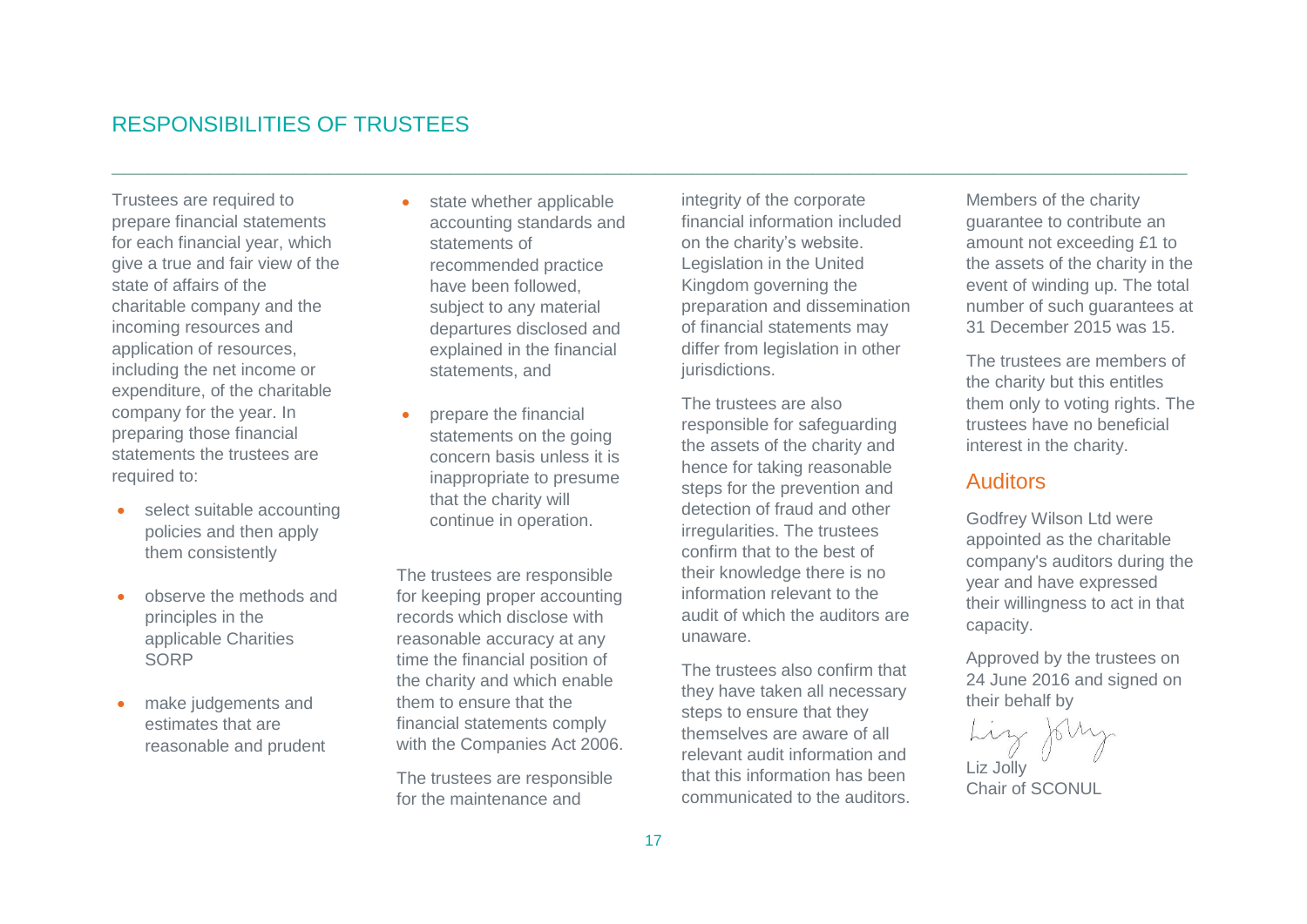# FINANCIAL REVIEW

#### Introduction

The results for the year to 31 December 2015 are set out in the Statement of Financial Activities. The Charity's fund balances and the net assets that constitute them are set out in the Balance Sheet.

Overall total income was as anticipated. Subscription income was broadly level with increases limited to 1.6% to reflect inflation.

A satisfactory balance between day-to-day and longer-term holdings of funds has been adopted, as follows:

- short-term funds kept in a deposit account at the bank, which automatically tops up the current account when its balance falls below £10,000
- Other funds, the working reserve, kept in the

Charities Official Investment Fund. These balances are high at the beginning of the year when subscriptions fall due and are received and are reduced towards the end of the year to provide day-to-day funds for expenses incurred.

## Pay and remuneration policy

Staff pay scales is set by the Executive Board on the basis of advice from SCONUL's HR consultant and with reference to pay rates for equivalent posts in the charitable and public sectors.

## Reserves policy

2015 saw a small decrease in our reserves which now stand at £255,778. This leaves reserves at a point sufficient

to provide a cushion against risks but not unnecessarily high. Interest income on reserves is still low at an average of around 0.45%.

#### Risk management

The Executive Board considers the major risks faced by SCONUL on a regular basis and they are of the opinion that systems are in place to manage them. A "live" risk register is maintained by the SCONUL office, and is reviewed twice a year by the Executive Board.

This covers both financial and non-financial risks; identifies both the likelihood and severity of any risk and identifies activities required to mitigate the risks identified.

## Relationships with other bodies

SCONUL provides support to three library consortia whose members are also members of SCONUL. This support is provided at cost and detailed on page 14. Of these, NoWAL is currently constituted as an independent charity. SCONUL holds funds for the consortia which are separately recorded in the accounting system and are easily identifiable.

SCONUL has no formal relationship with other charities with the important exception that its member institutions are nearly all charities themselves.

SCONUL is a member of a number of key international sector bodies, including LIBER, EBLIDA and IFLA as part of its role ensuring that the voice of its members is heard at the European and international level.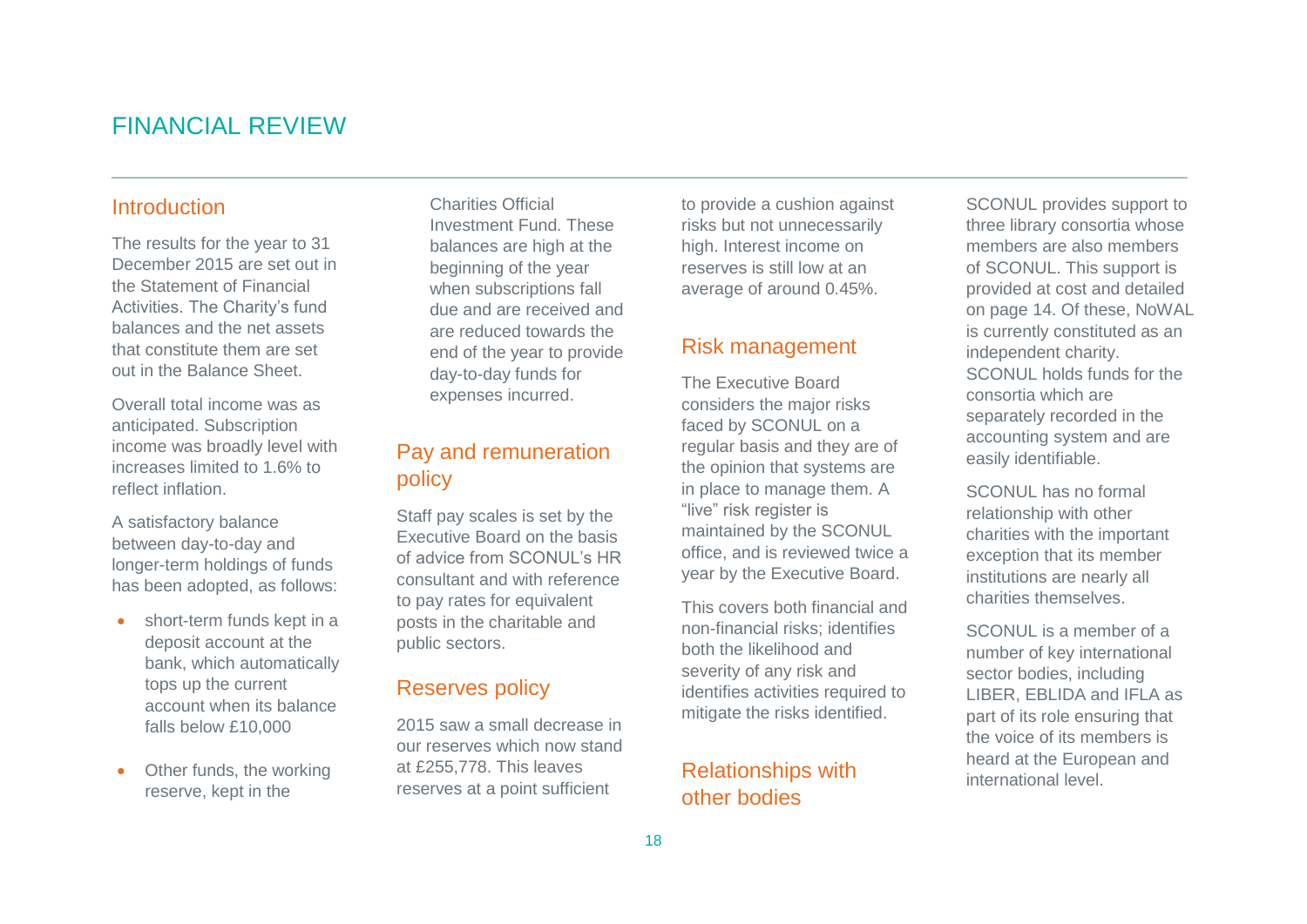# INDEPENDENT AUDITORS' REPORT

We have audited the financial statements of The Society of College, National and University Libraries for the year ended 31 December 2015 which comprise the statement of financial activities, balance sheet, statement of cash flows and the related notes. The financial reporting framework that has been applied in their preparation is applicable law and United Kingdom Accounting Standards (United Kingdom Generally Accepted Accounting Practice).

This report is made solely to the charity's members, as a body, in accordance with Chapter 3 of Part 16 of the Companies Act 2006. Our audit work has been undertaken so that we might state to the charity's members those matters we are required to state to them in an auditor's report and for no other purpose. To the fullest extent permitted by law, we do not accept or assume responsibility to anyone other than the charity and the charity's members as a body, for our audit work, for this report, or for the opinions we have formed.

#### Respective responsibilities of the trustees and auditors

As explained more fully in the trustees' responsibilities statement, the trustees (who are also the directors of the charitable company for the purposes of company law) are responsible for the preparation of the financial statements and for being satisfied that they give a true and fair view. Our responsibility is to audit and express an opinion on the financial statements in accordance with applicable law and International Standards on Auditing (UK and Ireland). Those standards require us to comply with the Auditing Practices Board's Ethical Standards for Auditors.

#### Scope of the audit of the financial statements

An audit involves obtaining evidence about the amounts and disclosures in the financial statements sufficient to give reasonable assurance that the financial statements are free from material misstatement, whether caused by fraud or error. This includes an assessment of whether the accounting policies are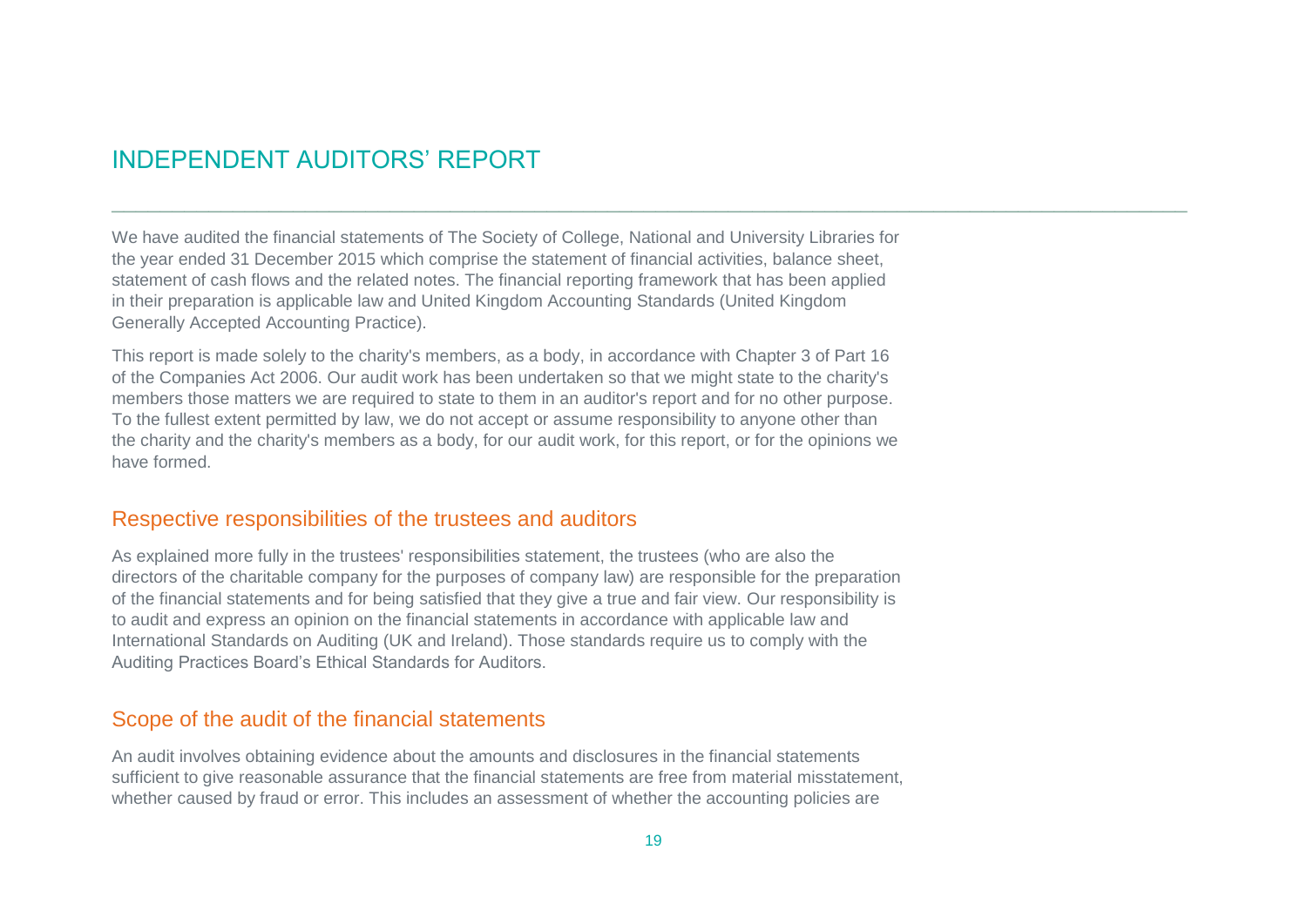appropriate to the charitable company's circumstances, and have been consistently applied and adequately disclosed, the reasonableness of significant accounting estimates made by the trustees, and the overall presentation of the financial statements. In addition, we read all the financial and non-financial information in the annual report to identify material inconsistencies with the audited financial statements. If we become aware of any apparent material misstatements or inconsistencies, we consider the implications for our report.

## Opinion on financial statements

In our opinion the financial statements:

- give a true and fair view of the state of the charitable company's affairs as at 31 December 2015 and of its incoming resources and application of resources, including its income and expenditure, for the year then ended;
- have been properly prepared in accordance with United Kingdom Generally Accepted Accounting Practice; and
- have been prepared in accordance with the requirements of the Companies Act 2006.

## Opinion on other matters prescribed by the Companies Act 2006

In our opinion the information given in the trustees' annual report for the financial year for which the financial statements are prepared is consistent with the financial statements.

## Matters on which we are required to report by exception

We have nothing to report in respect of the following matters where the Companies Act 2006 requires us to report to you if, in our opinion:

 adequate accounting records have not been kept or returns adequate for our audit have not been received from branches not visited by us;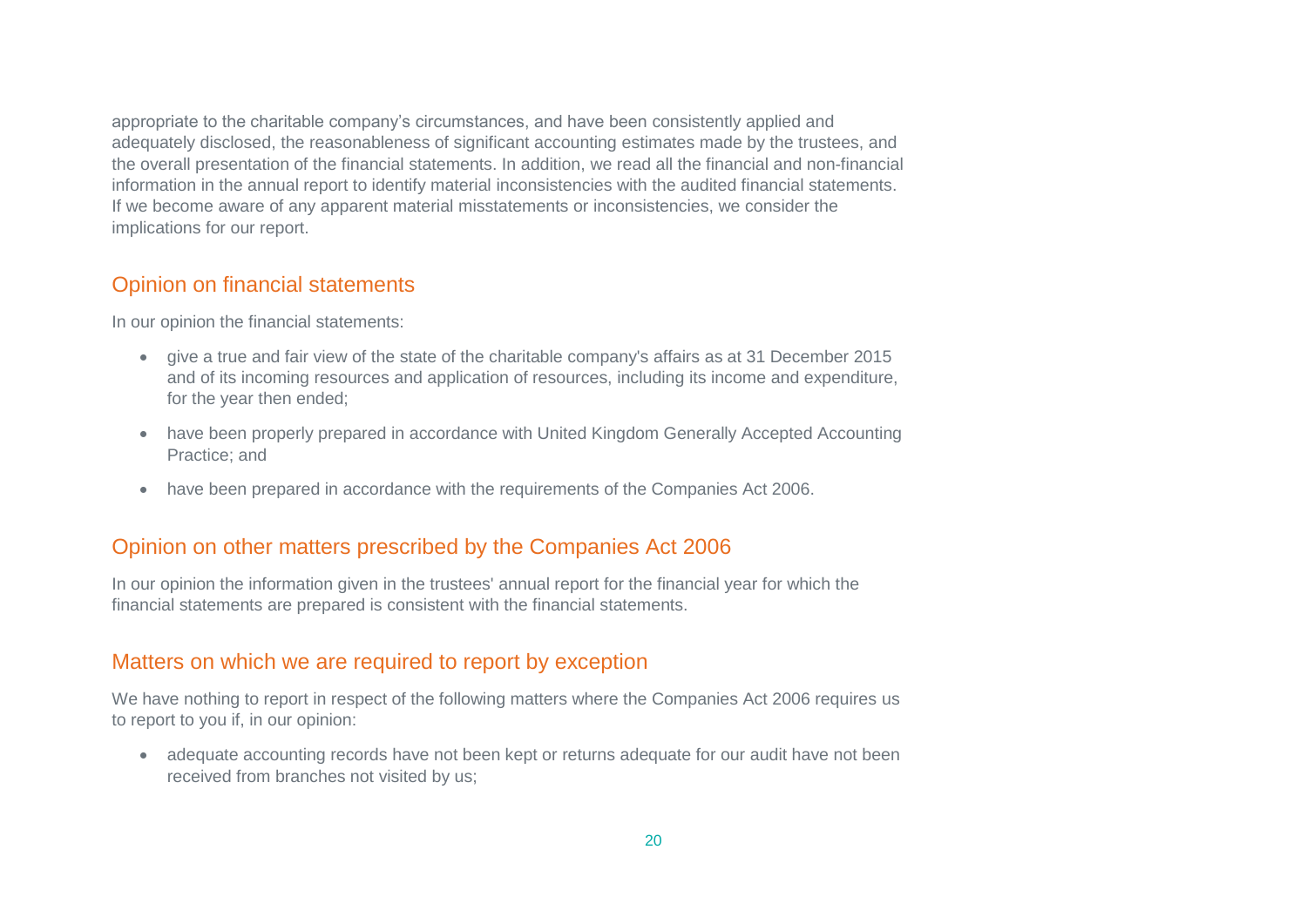- the financial statements are not in agreement with the accounting records and returns;
- certain disclosures of trustees' remuneration specified by law are not made; or
- we have not received all the information and explanations we require for our audit.

Date:

**Alison Godfrey FCA (Senior Statutory Auditor)**

For and on behalf of:

#### **GODFREY WILSON LIMITED**

Chartered accountants and statutory auditors Zone 10 Bath Road Studios 470 Bath Road Bristol BS4 3HG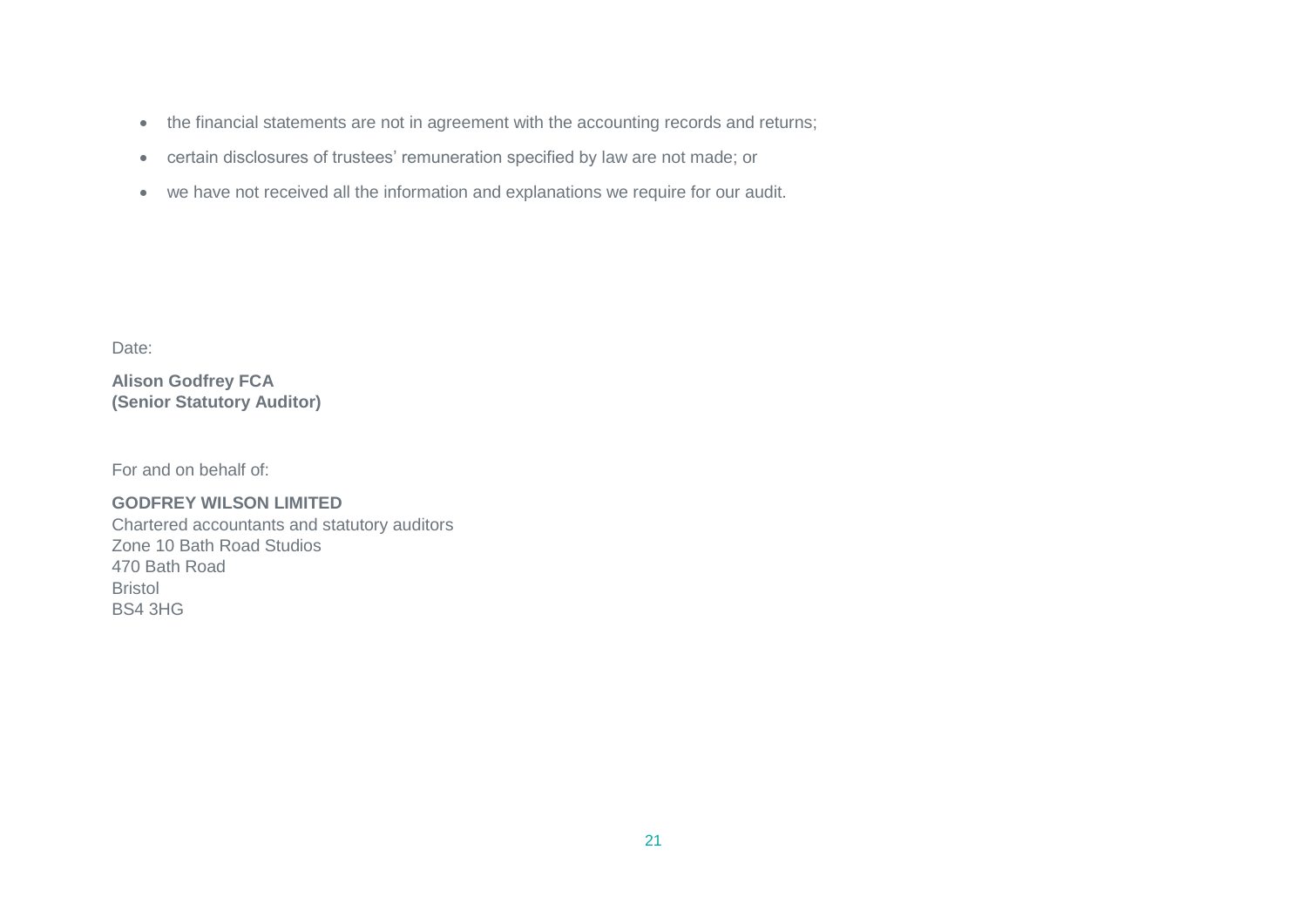# STATEMENT OF FINANCIAL ACTIVITIES (INCORPORATING AN INCOME AND EXPENDITURE ACCOUNT)

|                             | <b>Note</b>    | 2015<br><b>Total</b><br>£ | <b>Restated</b><br>2014<br>Total<br>£ |
|-----------------------------|----------------|---------------------------|---------------------------------------|
| Income from:                |                |                           |                                       |
| Donations - subscriptions   |                | 367,949                   | 361,086                               |
| Other trading activities    |                | 35,375                    | 37,000                                |
| Investments                 |                | 1,890                     | 1,795                                 |
| Charitable activities:      |                |                           |                                       |
| Access scheme               |                | 3,965                     | 4,965                                 |
| Library statistics          |                | 3,756                     | 6,375                                 |
| Events programme            |                | 80,470                    | 111,317                               |
| Communications with members |                | 713                       | 3,062                                 |
| Regional collaborations     |                | 21,573                    | 5,768                                 |
| <b>Total income</b>         | $\overline{2}$ | 515,691                   | 531,368                               |
| <b>Expenditure on:</b>      |                |                           |                                       |
| Charitable activities:      |                |                           |                                       |
| Access scheme               |                | 73,032                    | 66,052                                |
| Library statistics          |                | 75,036                    | 71,174                                |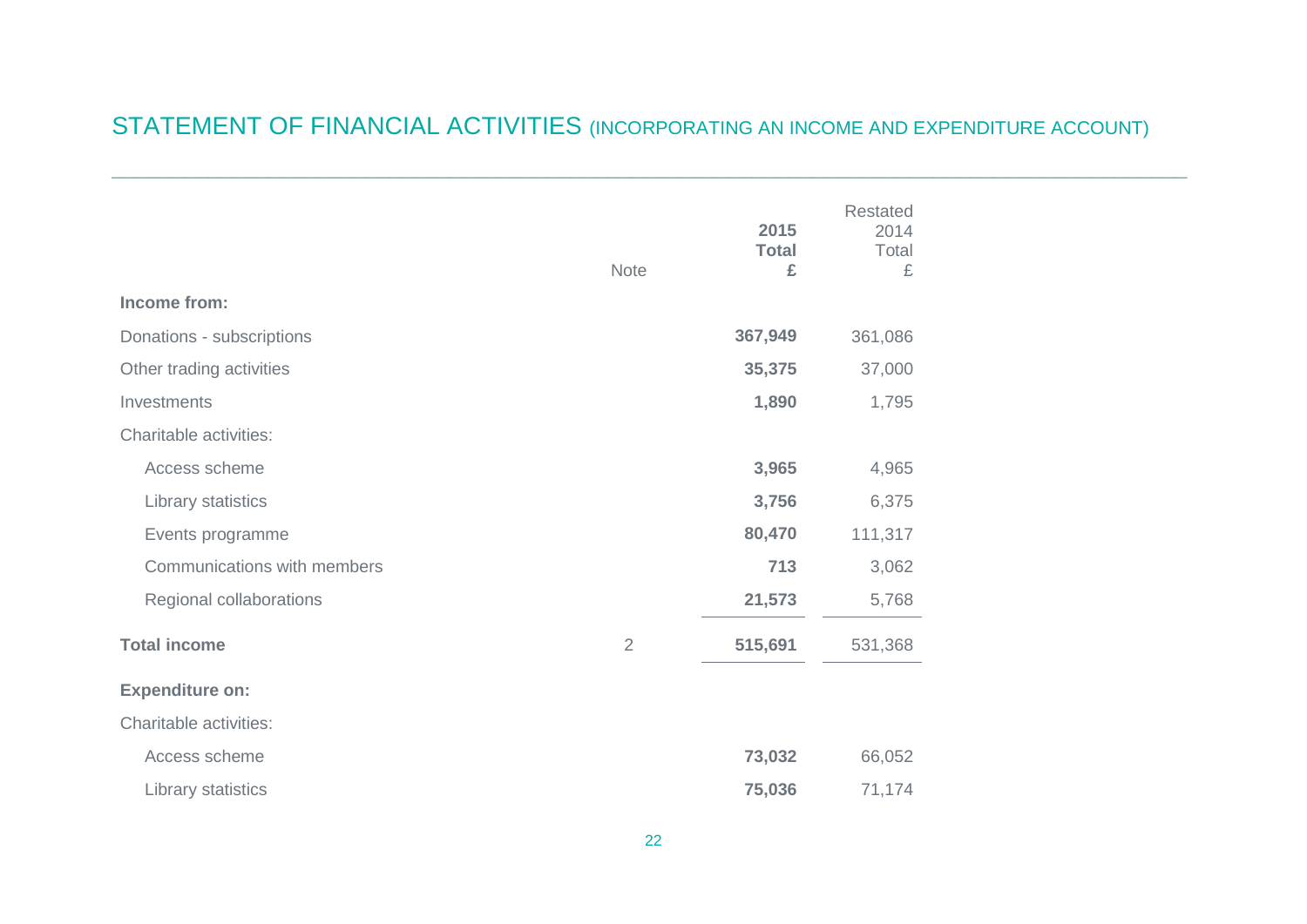|                                            | <b>Note</b> | 2015<br><b>Total</b><br>£ | <b>Restated</b><br>2014<br>Total<br>£ |
|--------------------------------------------|-------------|---------------------------|---------------------------------------|
| Events programme                           |             | 197,322                   | 213,925                               |
| Partnership working, advocacy and lobbying |             | 97,367                    | 92,145                                |
| Communications with members                |             | 66,161                    | 62,850                                |
| Regional collaborations                    |             | 18,411                    | 7,244                                 |
| <b>Total expenditure</b>                   | 3           | 527,329                   | 513,390                               |
| Net income / (expenditure)                 |             | (11, 638)                 | 17,978                                |
| Transfers between funds                    |             |                           |                                       |
| <b>Net movement in funds</b>               | 12          | (11, 638)                 | 17,978                                |
| <b>Reconciliation of funds</b>             |             |                           |                                       |
| Total funds brought forward                |             | 267,416                   | 249,438                               |
| <b>Total funds carried forward</b>         |             | 255,778                   | 267,416                               |

All of the above results are derived from continuing activities. There were no other recognised gains or losses other than those stated above. All income is unrestricted. Movements in funds are disclosed in note 12 to the accounts. The 2014 comparatives have been restated in line with the Charities SORP (FRS 102). A reconciliation of the restatements is provided in note 14 to the accounts.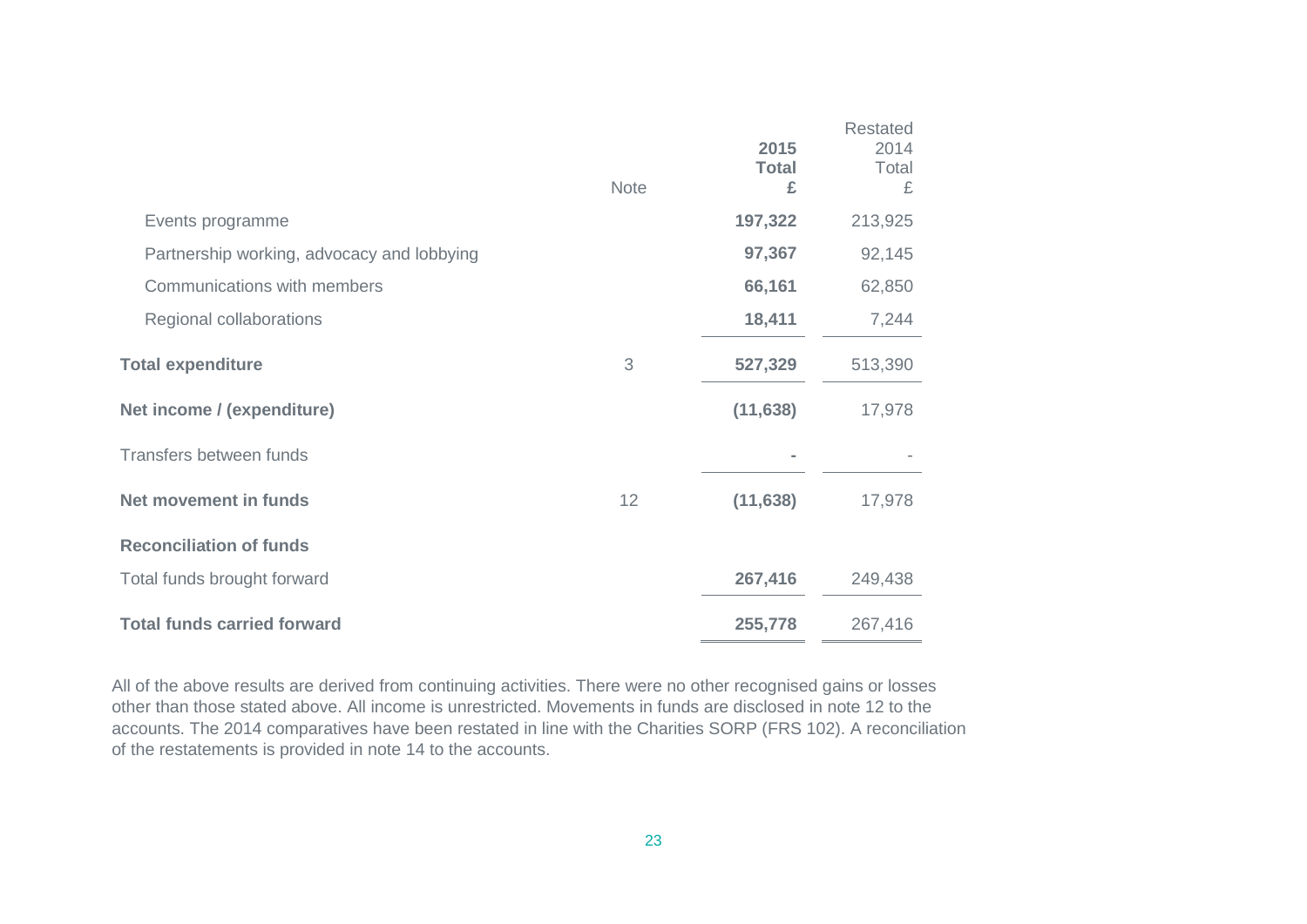# BALANCE SHEET

|                                             | <b>Note</b>    | £          | 2015<br>£ | Restated<br>(note 14)<br>2014<br>£ |
|---------------------------------------------|----------------|------------|-----------|------------------------------------|
| <b>Fixed assets</b>                         |                |            |           |                                    |
| Tangible fixed assets                       | $\overline{7}$ |            | 5,631     | 8,367                              |
| <b>Current assets</b>                       |                |            |           |                                    |
| <b>Debtors</b>                              | 8              | 11,409     |           | 10,171                             |
| Investments                                 | $\overline{9}$ | 302,999    |           | 241,355                            |
| Cash at bank and in hand                    |                | 69,164     |           | 59,490                             |
|                                             |                | 383,572    |           | 311,016                            |
| <b>Creditors: amounts due within 1 year</b> | 10             | (133, 425) |           | (51, 967)                          |
| <b>Net current assets</b>                   |                |            | 250,147   | 259,049                            |
| <b>Net assets</b>                           | 11             |            | 255,778   | 267,416                            |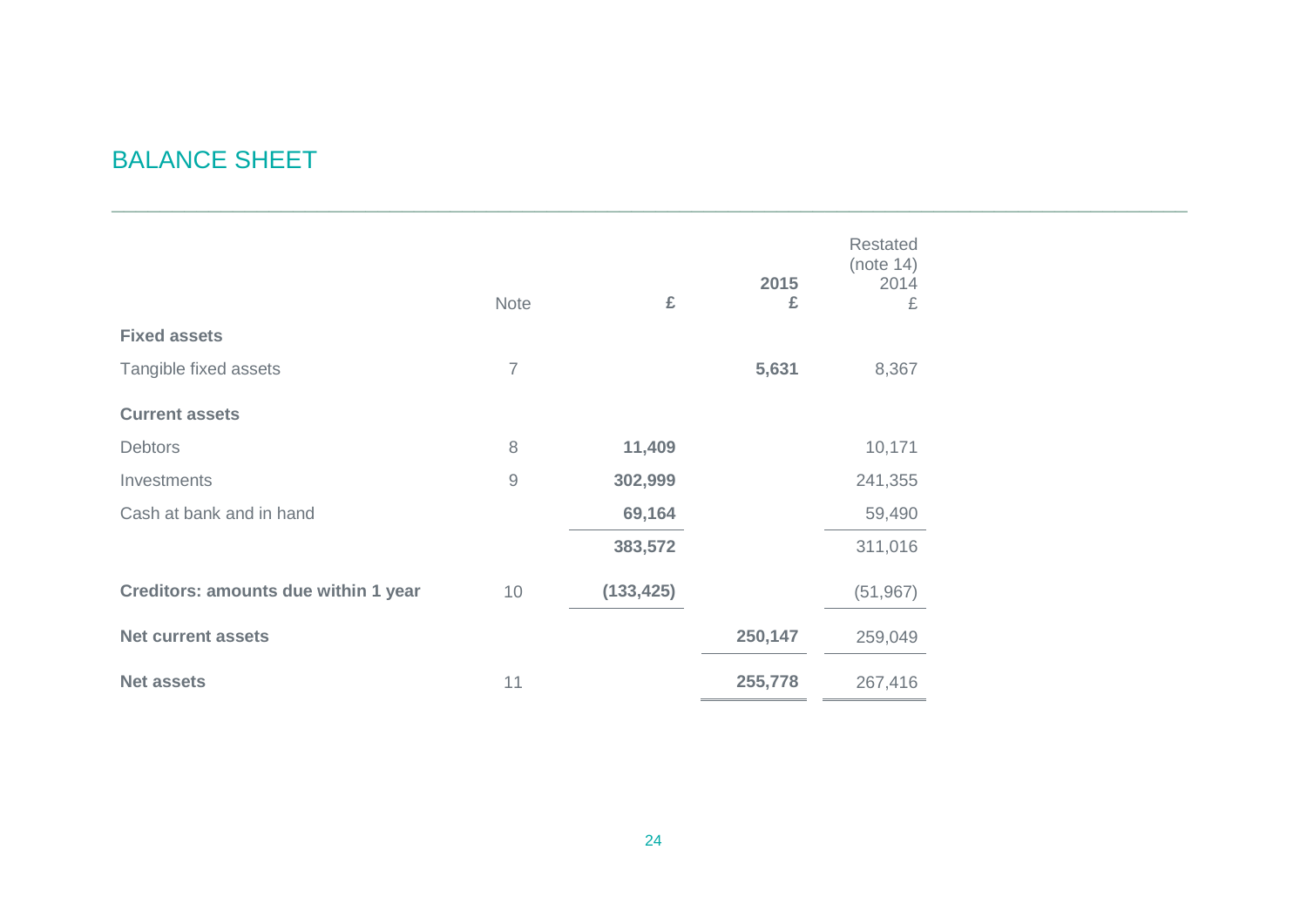|                     | <b>Note</b> | £ | 2015<br>£ | Restated<br>(note 14)<br>2014<br>£ |
|---------------------|-------------|---|-----------|------------------------------------|
| <b>Funds</b>        | 12          |   |           |                                    |
| Unrestricted funds: |             |   |           |                                    |
| Designated funds    |             |   | 4,858     | 6,365                              |
| General funds       |             |   | 250,920   | 261,051                            |
| <b>Total funds</b>  |             |   | 255,778   | 267,416                            |

Approved by the trustees on 24 June 2016 and signed on their behalf by

E Jolly - Chair R Hall - Treasurer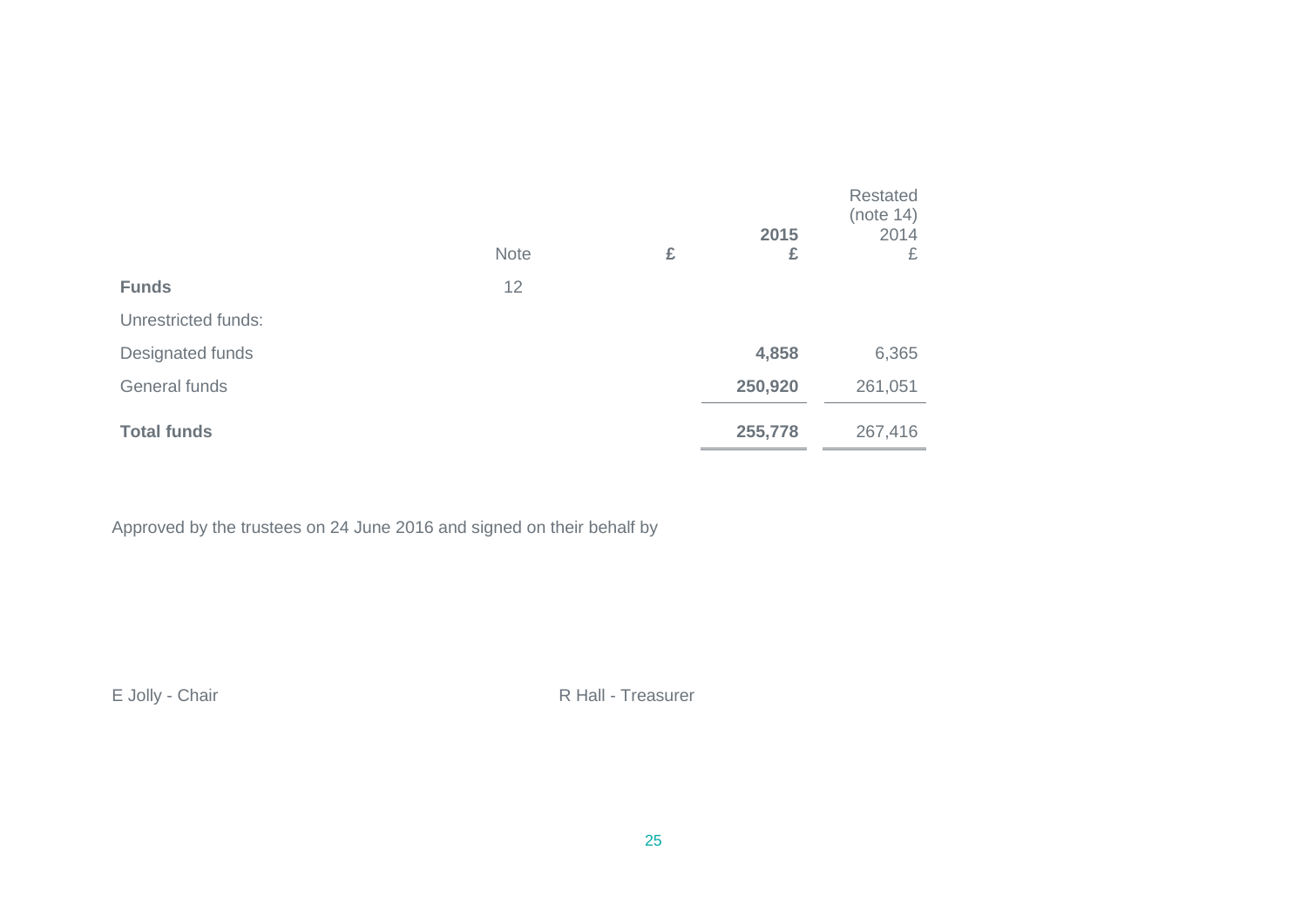# STATEMENT OF CASH FLOWS

|                                                        | <b>Note</b> | 2015<br>£ | 2014<br>£ |
|--------------------------------------------------------|-------------|-----------|-----------|
| Net cash provided by operating activities              | 17          | 69,428    | 38,443    |
| <b>Cash flows from investing activities:</b>           |             |           |           |
| Dividends, interest and rents from investments         |             | 1,890     | 1,795     |
| Net cash provided by investing activities              |             | 1,890     | 1,795     |
| Increase in cash and cash equivalents in the year      |             | 71,318    | 40,238    |
| Cash and cash equivalents at the beginning of the year |             | 300,845   | 260,607   |
| Cash and cash equivalents at the end of the year       |             | 372,163   | 300,845   |
| Analysed as:                                           |             |           |           |
| Cash at bank and in hand                               |             | 69,164    | 59,490    |
| <b>Current asset investments</b>                       |             | 302,999   | 241,355   |
|                                                        |             | 372,163   | 300,845   |

\_\_\_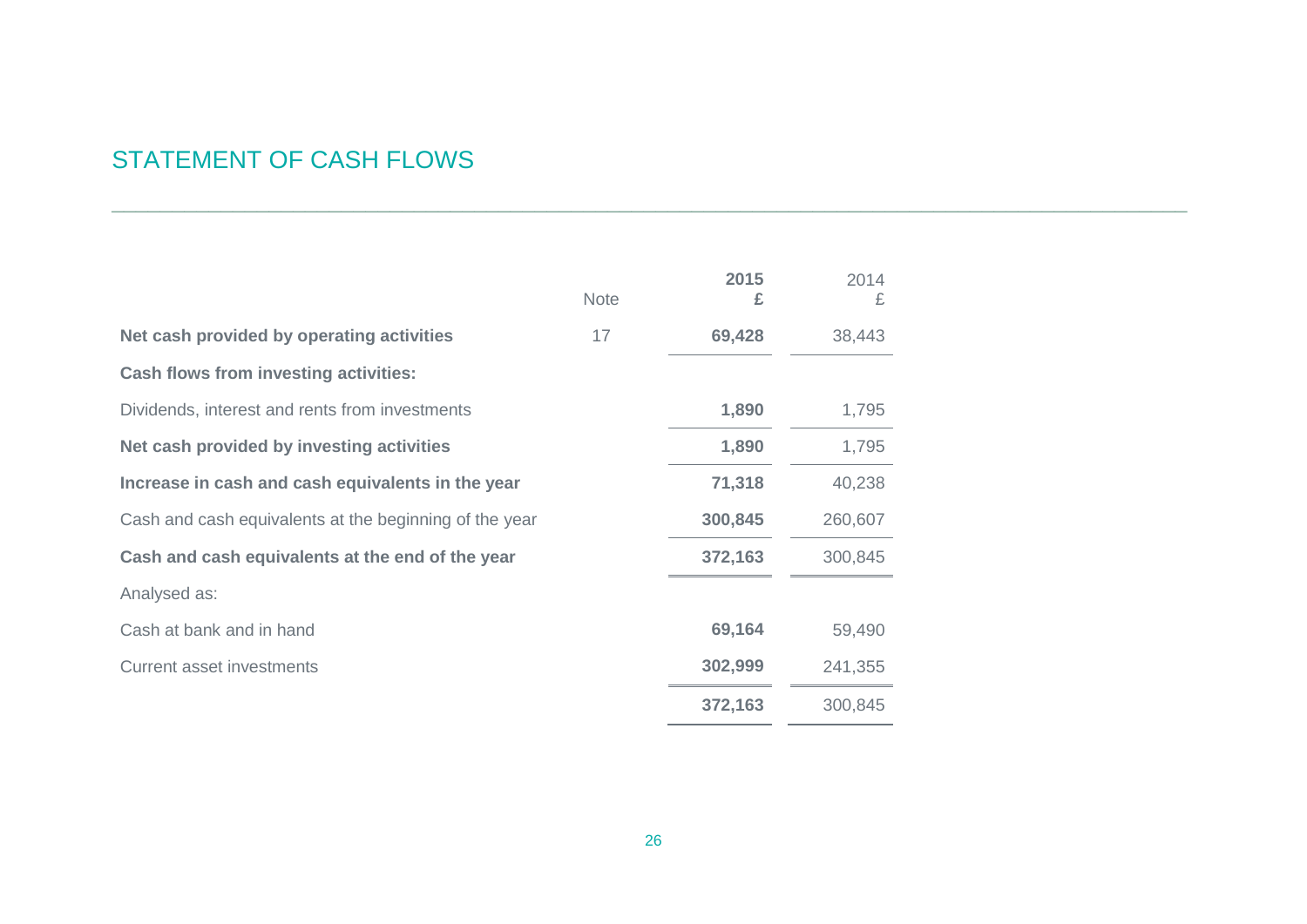# NOTES TO THE FINANCIAL STATEMENTS

#### 1. Accounting policies

#### a) Basis of preparation

The financial statements have been prepared in accordance with Accounting and Reporting by Charities: Statement of Recommended Practice applicable to charities in preparing their accounts in accordance with the Financial Reporting Standard applicable in the UK and Republic of Ireland (FRS 102) (effective 1 January 2015) - (Charities SORP (FRS 102)), the Financial Reporting Standard applicable in the UK and Republic of Ireland (FRS 102) and the Companies Act 2006.

The Society of College, National and University Libraries meets the definition of a public benefit entity under FRS 102. Assets and liabilities are initially recognised at historical cost or transaction value unless otherwise stated in the relevant accounting policy note(s).

#### b) Going concern basis of accounting

The accounts have been prepared on the assumption that the charity is able to continue as a going concern, which the trustees consider appropriate having regard to the current level of unrestricted reserves. There are no material uncertainties about the charity's ability to continue as a going concern.

#### c) Reconciliation with previous Generally Accepted Accounting Practice

In preparing the accounts, the trustees have considered whether in applying the accounting policies required by FRS 102 and the Charities SORP FRS 102 the restatement of comparative items was required.

At the date of transition in applying the requirements of FRS 102, a liability was recognised for a holiday pay accrual. No other restatements for FRS 102 were required. A further restatement was made in 2014 which is detailed in note 14 to the accounts, along with a reconciliation of funds and balances.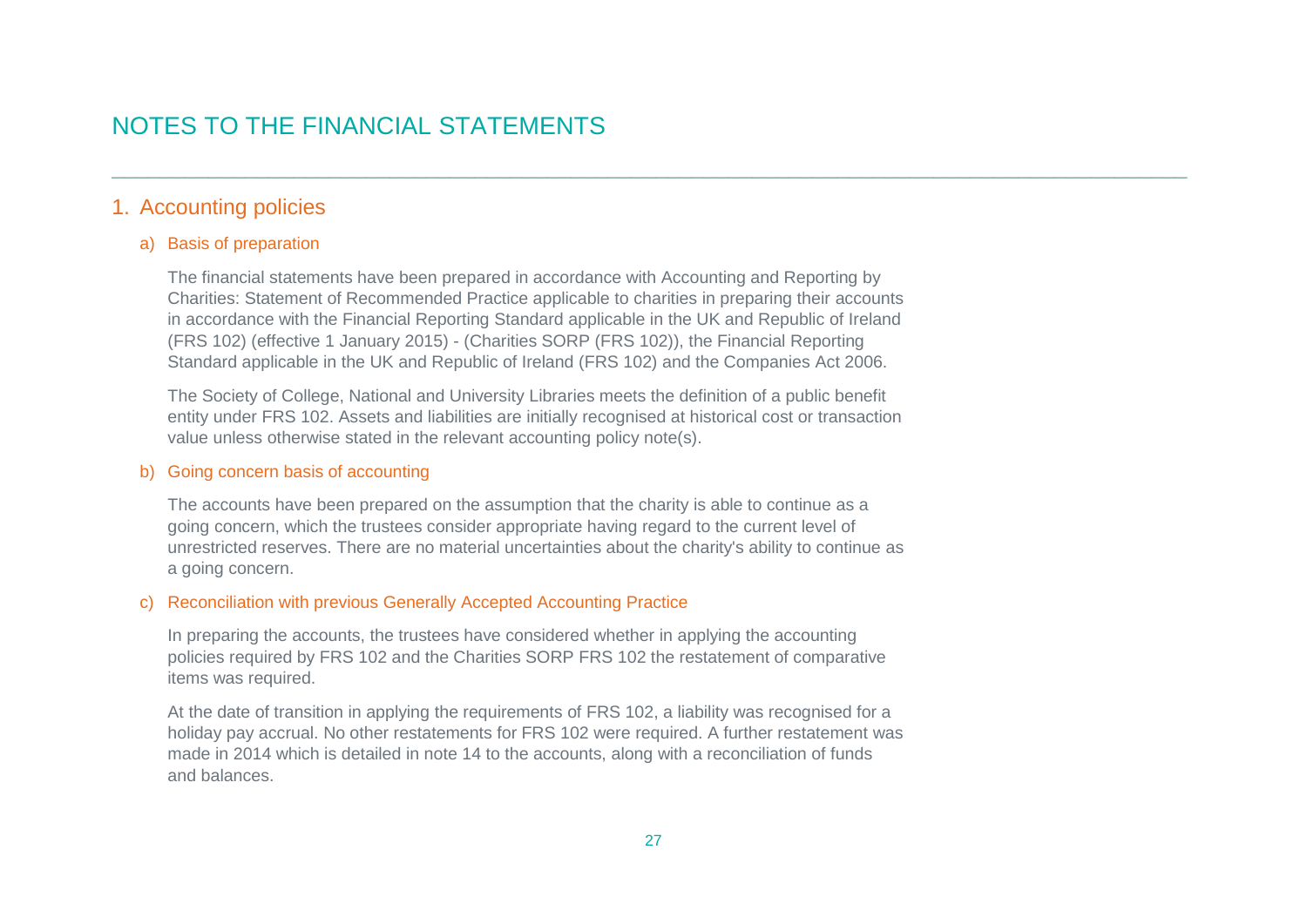#### d) Income

Income is recognised when the charity has entitlement to the funds, any performance conditions attached to the item(s) of income have been met, it is probable that the income will be received and the amount can be measured reliably. Income from donations is received by way of membership subscriptions and is included in full in the statement of financial activities when receivable.

Credit is taken for subscriptions in the year for which they are payable. Where a member wishes to terminate their subscription then notice must be given before the summer conference in the year prior to the termination of membership.

Any income arising from conferences and meetings, sponsorship, sales of publications, working papers or newsletters, and recharges of staff time to regional collaborations is recognised once invoiced, unless it relates to a future event in which case it is deferred.

#### e) Interest receivable

Interest on funds held on deposit is included when receivable and the amount can be measured reliably by the charity: this is normally upon notification of the interest paid or payable by the bank.

#### f) Funds accounting

Unrestricted funds are available to spend on activities that further any of the purposes of the charity. Designated funds are unrestricted funds of the charity which the trustees have decided at their discretion to set aside to use for a specific purpose.

#### g) Expenditure and irrecoverable VAT

Expenditure is recognised once there is a legal or constructive obligation to make a payment to a third party, it is probable that settlement will be required and the amount of the obligation can be measured reliably.

Irrecoverable VAT is charged as a cost against the activity for which the expenditure was incurred.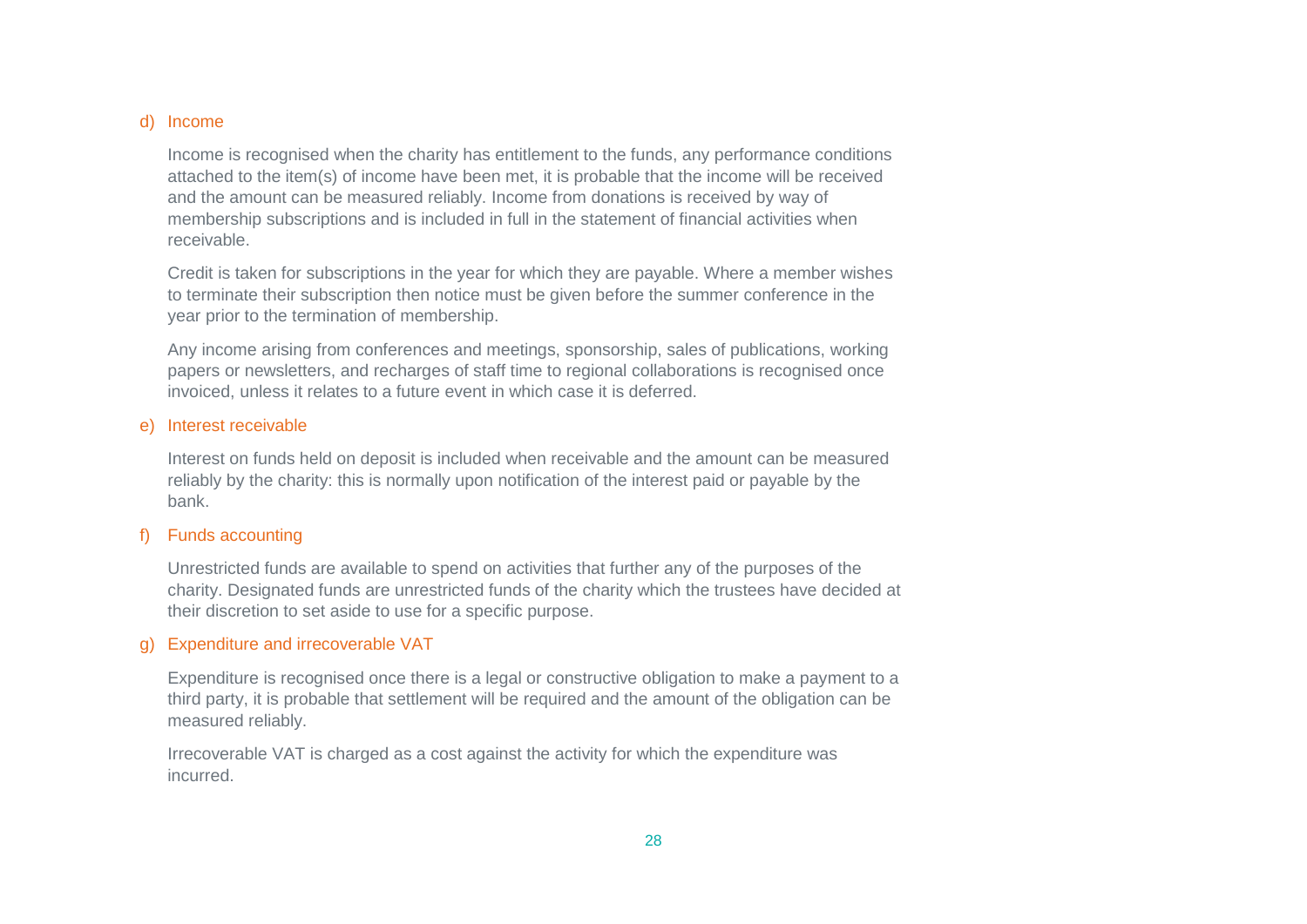#### h) Allocation of governance and support costs

Governance and support costs are those functions that assist the work of the charity but do not directly undertake charitable activities. These costs have been allocated between charitable activities on the following basis, which is an estimate of the resource usage of each activity:

|                                            | General support | IT and website |
|--------------------------------------------|-----------------|----------------|
| Access scheme                              | 15.8%           | 30.0%          |
| Library statistics                         | 15.8%           | 30.0%          |
| Events programme                           | 31.6%           | 10.0%          |
| Partnership working, advocacy and lobbying | 26.3%           | 0.0%           |
| Communications with members                | 10.5%           | 10.0%          |
| Support and governance                     | 0.0%            | 20.0%          |

#### i) Tangible fixed assets

Depreciation is provided at rates calculated to write down the cost of each asset to its estimated residual value over its expected useful life. The depreciation rates in use are as follows:

| Leasehold improvements           | 5 years straight line |
|----------------------------------|-----------------------|
| Furniture, fixtures and fittings | 20% reducing balance  |
| Computer equipment               | 3 years straight line |

Items of equipment are capitalised where the purchase price exceeds £1,000.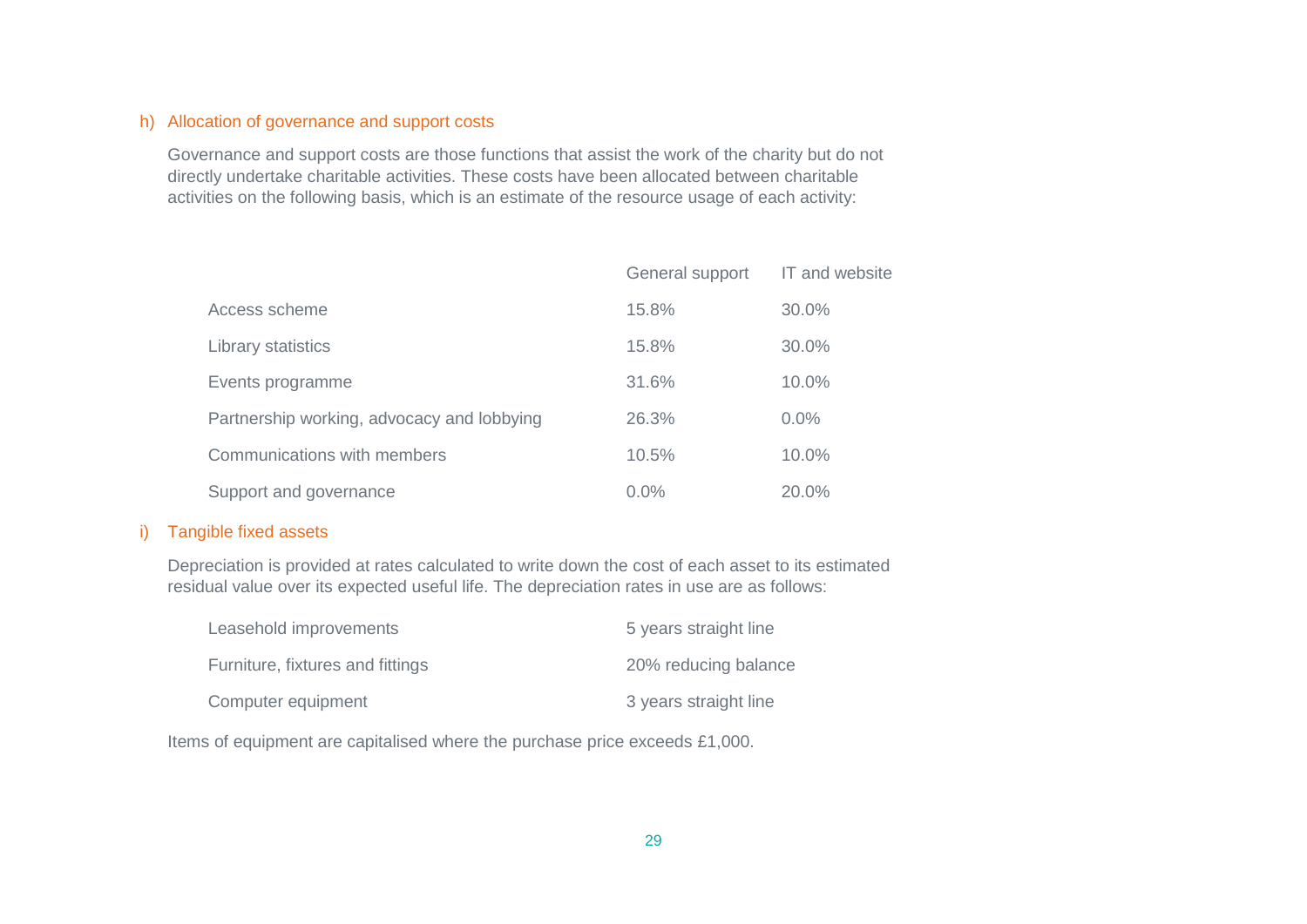#### j) Debtors

Trade and other debtors are recognised at the settlement amount due after any trade discount offered. Prepayments are valued at the amount prepaid net of any trade discounts due.

#### k) Current asset investments

Current asset investments consist of cash held on deposit in interest bearing accounts. Such investments are measured at their fair value.

#### l) Cash at bank and in hand

Cash at bank and cash in hand includes cash and short term highly liquid investments with a short maturity of three months or less from the date of acquisition or opening of the deposit or similar account.

#### m) Creditors

Creditors and provisions are recognised where the charity has a present obligation resulting from a past event that will probably result in the transfer of funds to a third party and the amount due to settle the obligation can be measured or estimated reliably. Creditors and provisions are normally recognised at their settlement amount after allowing for any trade discounts due.

#### n) Financial instruments

The charity only has financial assets and financial liabilities of a kind that qualify as basic financial instruments. Basic financial instruments are initially recognised at transaction value and subsequently measured at their settlement value.

#### o) Pension costs

The charitable company contributes to two multi-employer defined benefit pension schemes (the Universities Superannuation Scheme and the Superannuation Arrangements of the University of London). The assets of the schemes are held separately from those of the charitable company in independently administered funds. The charitable company is not contractually liable for any share of the schemes' deficits, therefore the schemes are accounted for as defined contribution schemes. The pension cost charge represents contributions payable under the schemes by the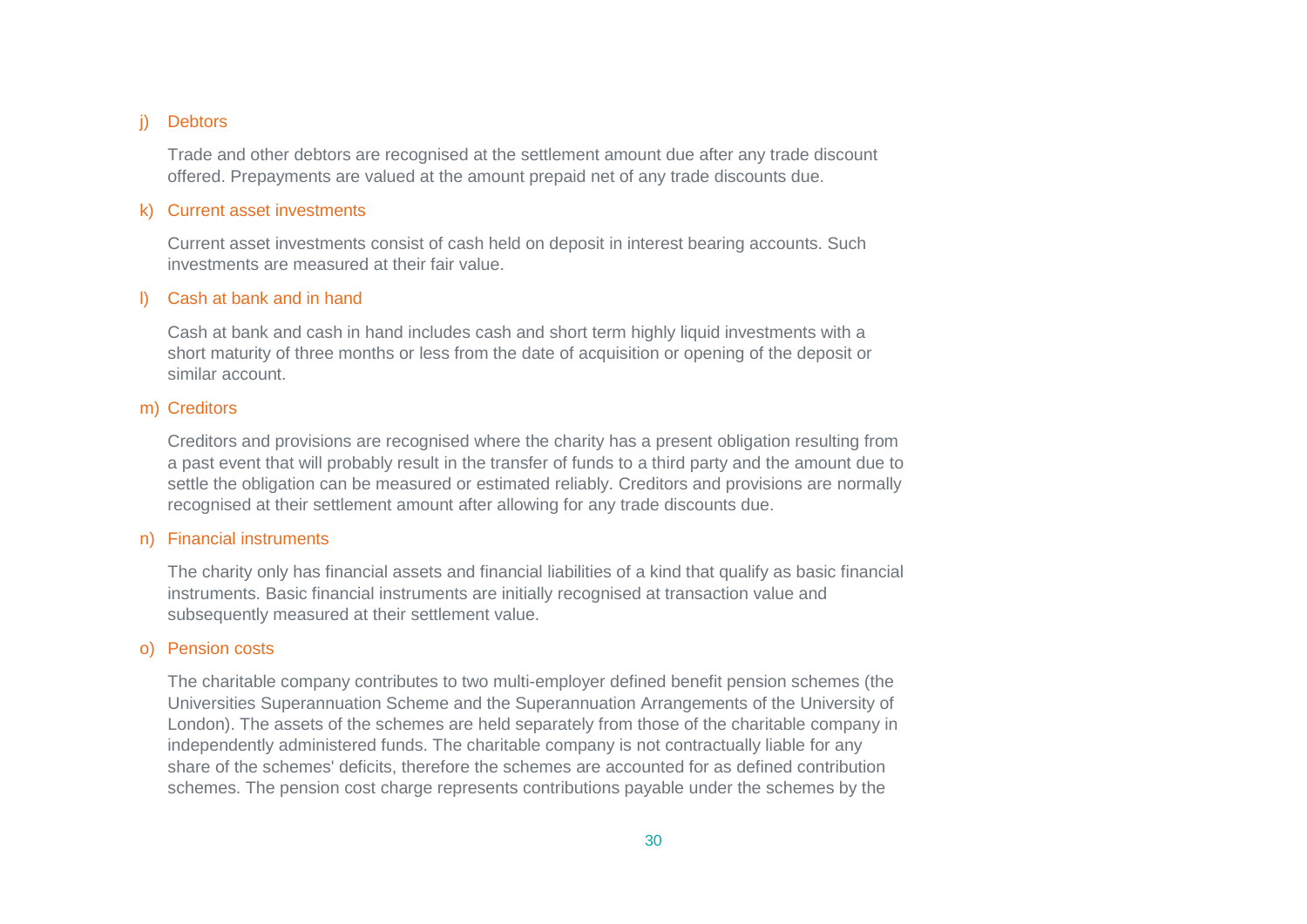charitable company to the funds. The charitable company has no liability under the schemes other than for the payment of those contributions. The contributions made for the accounting period are treated as an expense and were £32,007 in 2015 (2014: £28,715).

#### p) Operating lease commitments

Rentals payable under operating leases, where substantially all the risks and rewards of ownership remain with the lessor, are charged to the statement of financial activities on a straight line basis over the minimum lease term.

#### 2. Incoming resources

Income attributable to funds received from outside the UK amounted to 6.6% (2014: 6.3%).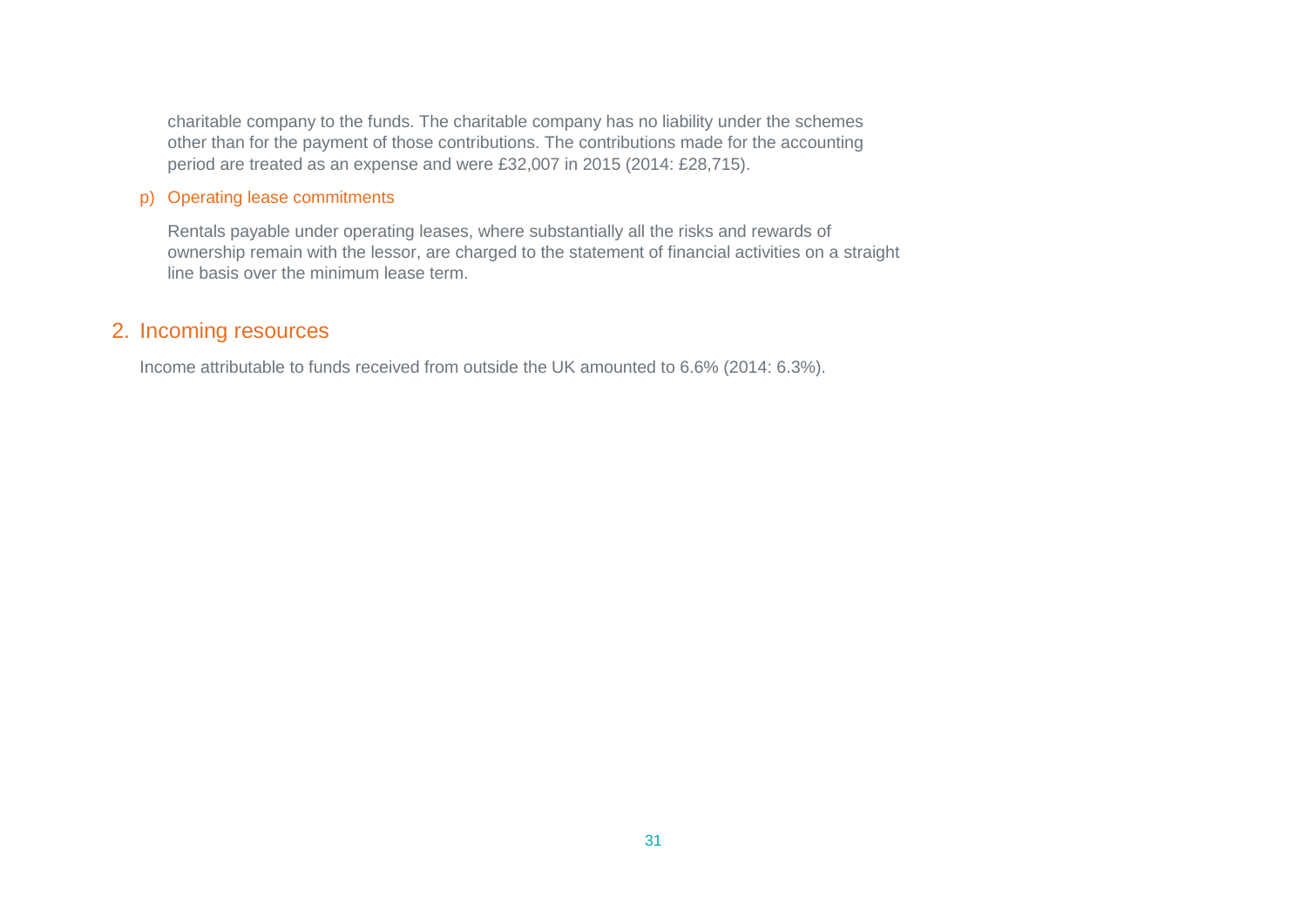# 3. Expenditure

|                                               | Access<br>scheme<br>£ | Library<br>statistics<br>£ | Event<br>programme<br>£ | Partnership<br>working,<br>advocacy<br>and<br>lobbying<br>£ | Communications<br>and best<br>practice sharing<br>with members<br>£ | Regional<br>collaborations<br>£ | Governance<br>and support<br>costs<br>£ | 2015<br><b>Total</b><br>£ | Restated<br>(note 14)<br>2014<br>Total<br>£ |
|-----------------------------------------------|-----------------------|----------------------------|-------------------------|-------------------------------------------------------------|---------------------------------------------------------------------|---------------------------------|-----------------------------------------|---------------------------|---------------------------------------------|
| Direct costs                                  | 11,254                | 30,044                     | 79,085                  | 17,046                                                      | 10,633                                                              |                                 |                                         | 148,062                   | 168,416                                     |
| IT and website hosting                        | 4,809                 | 4,809                      | 1,603                   |                                                             | 1,602                                                               |                                 | 3,206                                   | 16,029                    | 14,174                                      |
| Staff costs (note 5)                          | 31,898                | 15,112                     | 66,492                  | 38,536                                                      | 37,212                                                              | 18,411                          | 56,119                                  | 263,780                   | 243,054                                     |
| Recruitment, training and<br>expenses         |                       |                            |                         |                                                             |                                                                     | $\sim$                          | 7,587                                   | 7,587                     | 9,965                                       |
| Premises costs                                |                       |                            |                         |                                                             |                                                                     |                                 | 30,483                                  | 30,483                    | 30,096                                      |
| Insurance                                     |                       |                            |                         |                                                             |                                                                     |                                 | 1,040                                   | 1,040                     | 886                                         |
| Fees and subscriptions                        |                       |                            |                         |                                                             |                                                                     | $\sim$                          | 6,071                                   | 6,071                     | 5,926                                       |
| Office costs                                  |                       |                            |                         |                                                             |                                                                     | $\sim$                          | 13,793                                  | 13,793                    | 11,474                                      |
| Legal and professional                        |                       |                            |                         |                                                             |                                                                     |                                 | 13,297                                  | 13,297                    | 5,227                                       |
| <b>Executive board costs</b>                  |                       |                            |                         |                                                             |                                                                     |                                 | 17,483                                  | 17,483                    | 13,722                                      |
| Audit                                         |                       |                            |                         |                                                             |                                                                     | $\sim$                          | 6,516                                   | 6,516                     | 6,524                                       |
| Bank charges                                  |                       |                            |                         |                                                             |                                                                     |                                 | 452                                     | 452                       | 815                                         |
| Bad debt expense                              |                       |                            |                         |                                                             |                                                                     |                                 |                                         |                           | (77)                                        |
| Depreciation                                  |                       |                            |                         |                                                             |                                                                     |                                 | 2,736                                   | 2,736                     | 3,188                                       |
| Sub-total                                     | 47,961                | 49,965                     | 147,180                 | 55,582                                                      | 49,447                                                              | 18,411                          | 158,783                                 | 527,329                   | 513,390                                     |
| Allocation of governance<br>and support costs | 25,071                | 25,071                     | 50,142                  | 41,785                                                      | 16,714                                                              | $\overline{\phantom{a}}$        | (158, 783)                              |                           |                                             |
| <b>Total expenditure</b>                      | 73,032                | 75,036                     | 197,322                 | 97,367                                                      | 66,161                                                              | 18,411                          |                                         | 527,329                   | 513,390                                     |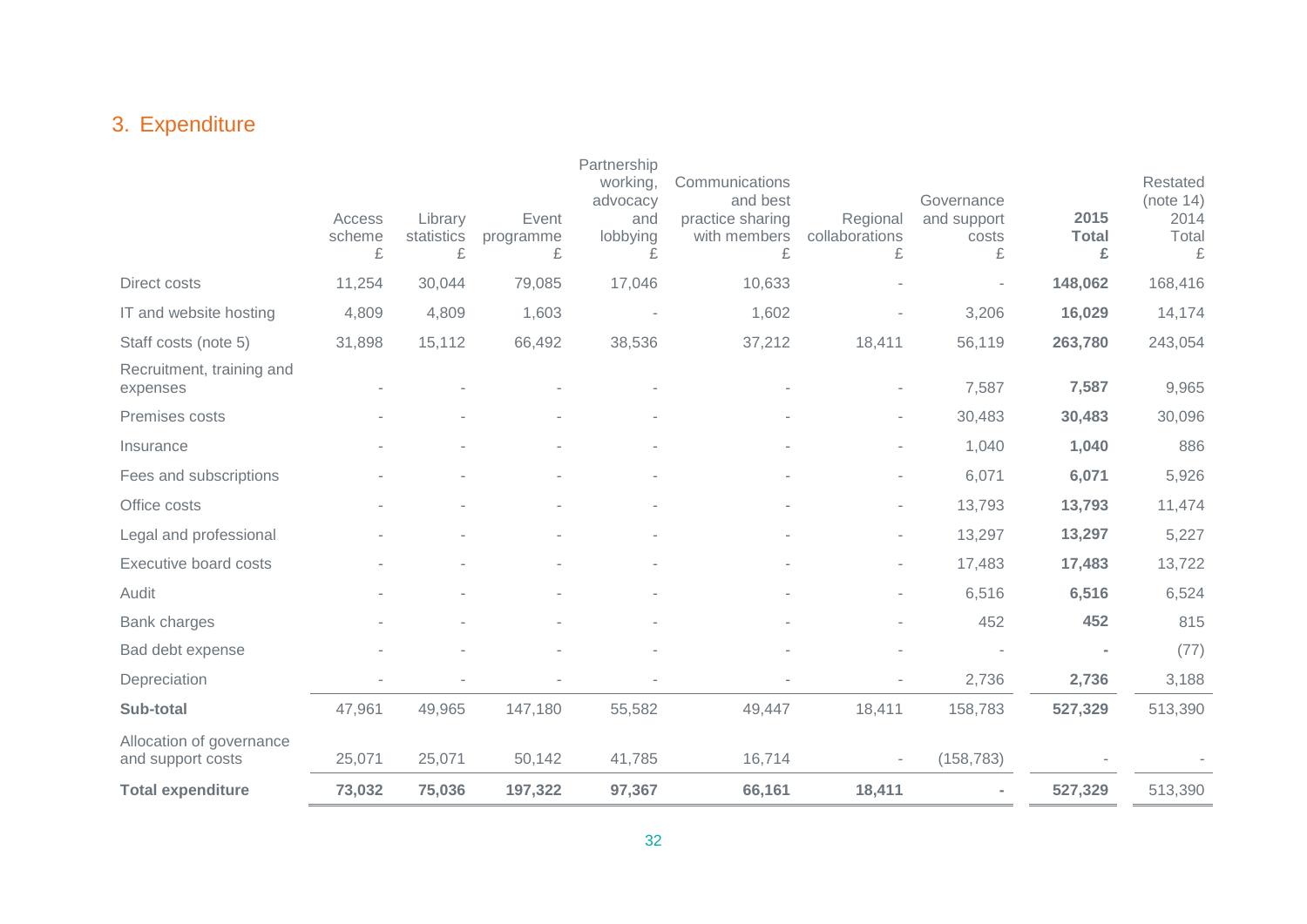## 4. Net movement in funds

This is stated after charging:

|                                                 | 2015<br>£ | 2014<br>£ |
|-------------------------------------------------|-----------|-----------|
| Depreciation                                    | 2,736     | 3,188     |
| Trustees' remuneration                          | nil       | nil       |
| Trustees' reimbursed expenses                   | 12,481    | 10,612    |
| Auditors' remuneration:                         |           |           |
| Statutory audit (including VAT)<br>$\bullet$    | 5,266     | 5,130     |
| Non audit services (including VAT)<br>$\bullet$ | 1,250     | 1,200     |
|                                                 |           |           |

One member of the trustee executive board, Ann Rossiter, is a paid employee of the charity. The trustee received remuneration, excluding employer pension contributions, of  $\text{\pounds}82,617$  during the year (2014: £78,816) in respect of her role as the charity's Executive Director. She resigned as a trustee on 17 June 2015.

Trustees' reimbursed expenses relate to payments to 18 trustees (2014: 14) for travel and subsistence expenses for attending strategy group and board meetings.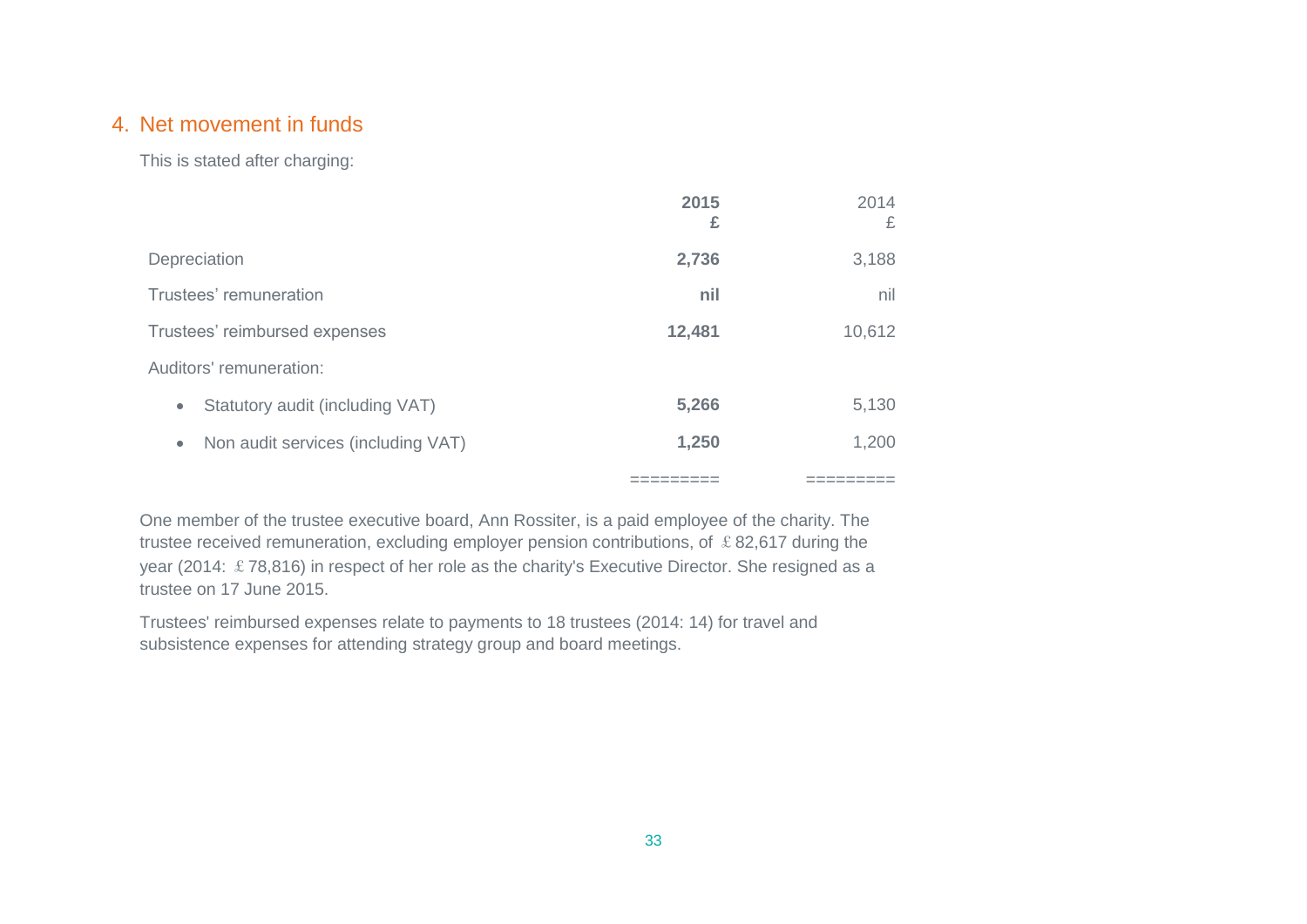## 5. Staff costs and numbers

Staff costs were as follows:

|                       | 2015<br>£              | Restated (note 14)<br>2014<br>£ |
|-----------------------|------------------------|---------------------------------|
| Salaries and wages    | 214,542                | 198,759                         |
| Social security costs | 17,231                 | 15,580                          |
| Pension costs         | 32,007                 | 28,715                          |
|                       | ---------------        | -------------                   |
|                       | 263,780                | 243,054                         |
|                       | ---------<br>--------- | ---------<br>_________          |

The key management personnel of the charity comprise the trustees and the Executive Director. The total employee benefits, excluding employer pension contributions, of the key management personnel of the charity were £82,617 (2014: £78,816).

One employee earned between £80,000 and £90,000 in the year (2014: £70,000 to £80,000: one).

The average head count during the reporting period was 6.8 (2014: 6.6). The average number of full time equivalent employees during the year was as follows:

|                                                    | 2015<br>No. | 2014<br>No. |
|----------------------------------------------------|-------------|-------------|
| Average number of employees (full-time equivalent) | 5.70        | 4.60        |
|                                                    |             |             |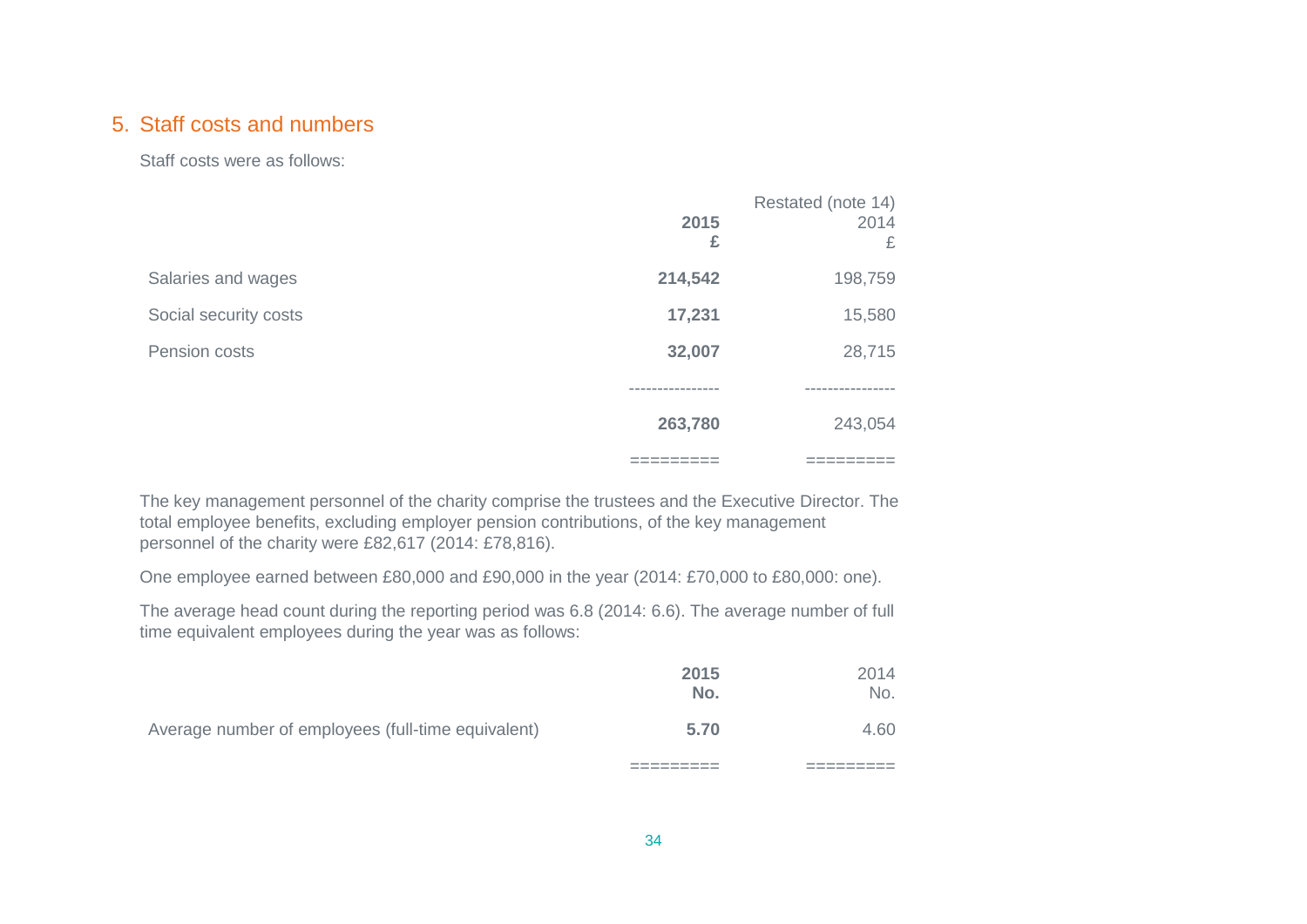## 6. Taxation

The charity is exempt from corporation tax as all its income is charitable and is applied for charitable purposes.

# 7. Tangible fixed assets

|                       | Leasehold<br>improvements<br>£ | Furniture,<br>fixtures<br>and fittings<br>£ | Computer<br>equipment<br>£ | <b>Total</b><br>£ |
|-----------------------|--------------------------------|---------------------------------------------|----------------------------|-------------------|
| <b>Cost</b>           |                                |                                             |                            |                   |
| At 1 January 2015     | 102,302                        | 40,345                                      | 5,105                      | 147,752           |
| <b>Additions</b>      |                                |                                             |                            |                   |
|                       |                                |                                             |                            |                   |
| At 31 December 2015   | 102,302                        | 40,345                                      | 5,105                      | 147,752           |
|                       |                                |                                             |                            |                   |
| <b>Depreciation</b>   |                                |                                             |                            |                   |
| At 1 January 2015     | 102,302                        | 34,402                                      | 2,681                      | 139,385           |
| Charge for the year   |                                | 1,189                                       | 1,547                      | 2,736             |
|                       |                                |                                             |                            |                   |
| At 31 December 2015   | 102,302                        | 35,591                                      | 4,228                      | 142,121           |
|                       |                                |                                             |                            |                   |
| <b>Net book value</b> |                                |                                             |                            |                   |
| At 31 December 2015   |                                | 4,754                                       | 877                        | 5,631             |
|                       |                                |                                             |                            |                   |
| At 31 December 2014   |                                | 5,943                                       | 2,424                      | 8,367             |
|                       |                                |                                             |                            |                   |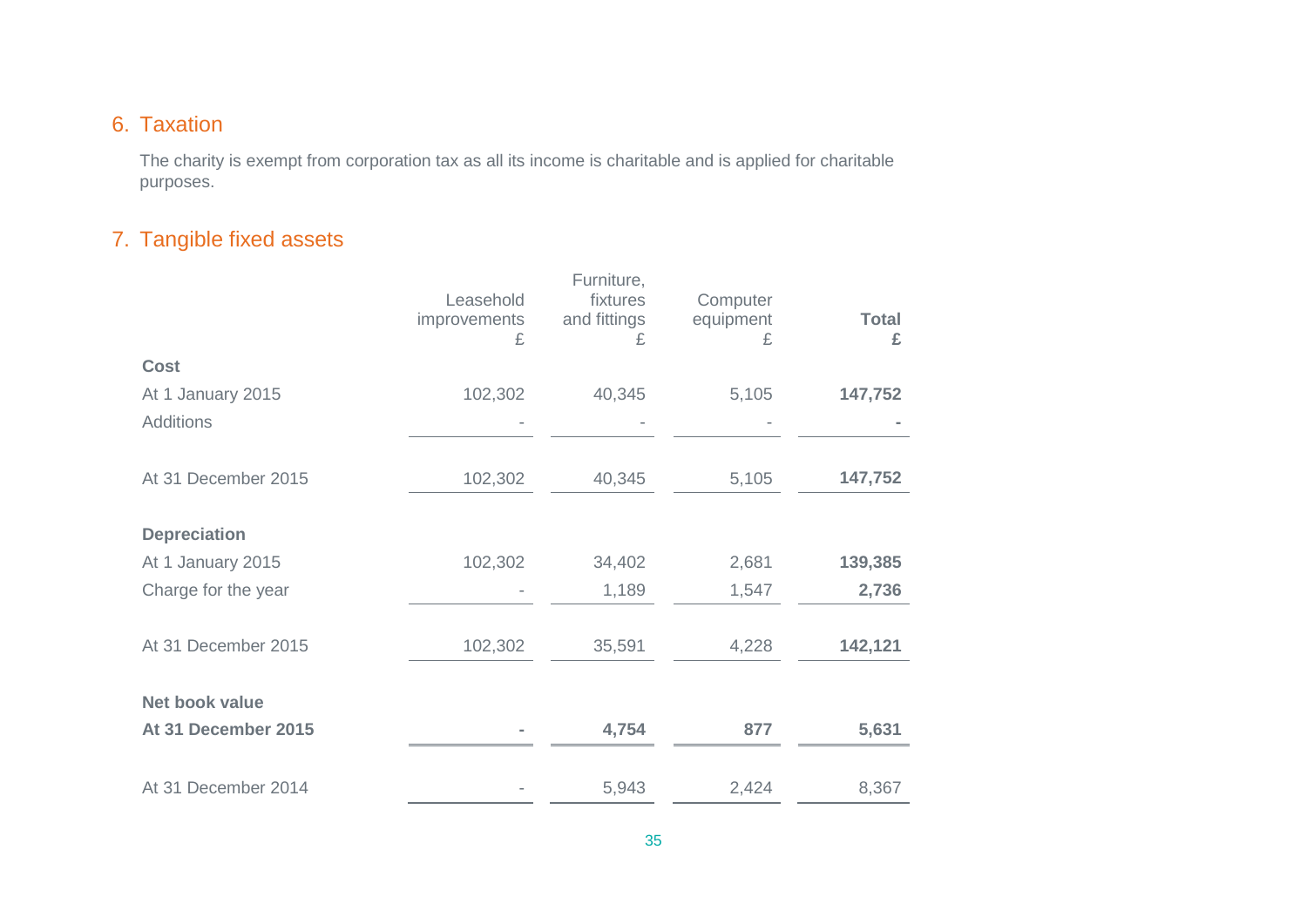# 8. Debtors

|               | 2015<br>£ | 2014<br>£ |
|---------------|-----------|-----------|
| Trade debtors | 4,703     | 4,354     |
| Prepayments   | 4,635     | 4,652     |
| Other debtors | 2,071     | 1,165     |
|               | 11,409    | 10,171    |

## 9. Current asset investments

|                                        | 2015    | 2014    |
|----------------------------------------|---------|---------|
| The Charities Official Investment Fund | 302,999 | 241,355 |

 $\equiv$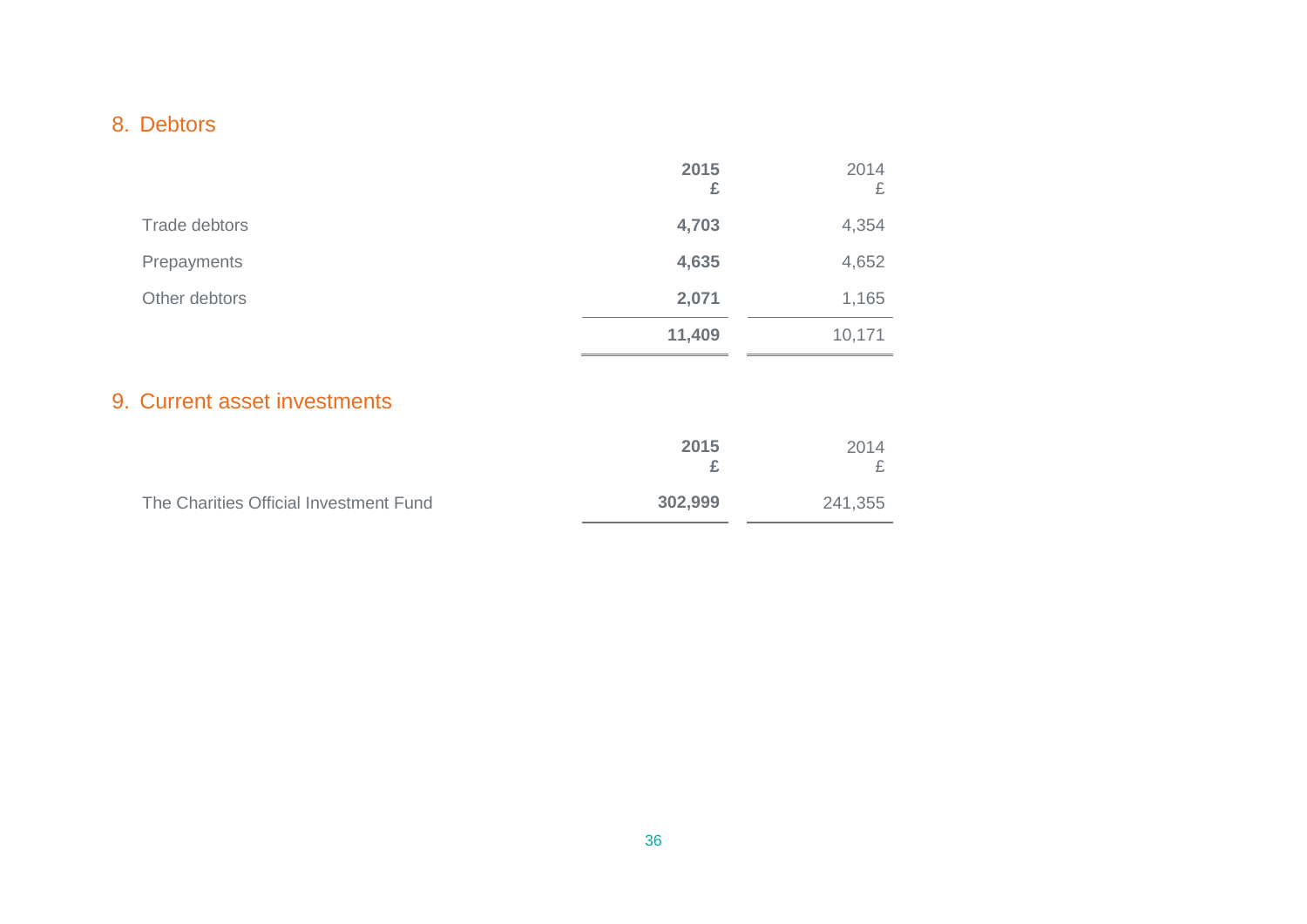# 10.Creditors: amounts due within 1 year

|                                                 | 2015<br>£ | <b>Restated</b><br>(note 14)<br>2014<br>£ |
|-------------------------------------------------|-----------|-------------------------------------------|
| Trade creditors                                 | 57,299    | 27,786                                    |
| Accruals                                        | 9,082     | 13,106                                    |
| Deferred income                                 |           | 1,800                                     |
| Funds held on behalf of Northern Collaboration  | 19,938    | 8,580                                     |
| Funds held on behalf of Mercian Collaboration   | 11,194    |                                           |
| Funds held on behalf of NOWAL                   | 32,761    |                                           |
| Funds held on behalf of Copyright for Knowledge | 2,000     |                                           |
| Other creditors                                 | 1,151     | 695                                       |
|                                                 | 133,425   | 51,967                                    |

# 11.Analysis of net assets between funds

|                                | Designated funds<br>£ | General funds<br>₽ | <b>Total funds</b><br>£ |
|--------------------------------|-----------------------|--------------------|-------------------------|
| Tangible fixed assets          | $\,$                  | 5,631              | 5,631                   |
| <b>Current assets</b>          | 4,858                 | 378,714            | 383,572                 |
| <b>Current liabilities</b>     | $\,$                  | (133, 425)         | (133, 425)              |
| Net assets at 31 December 2015 | 4,858                 | 250,920            | 255,778                 |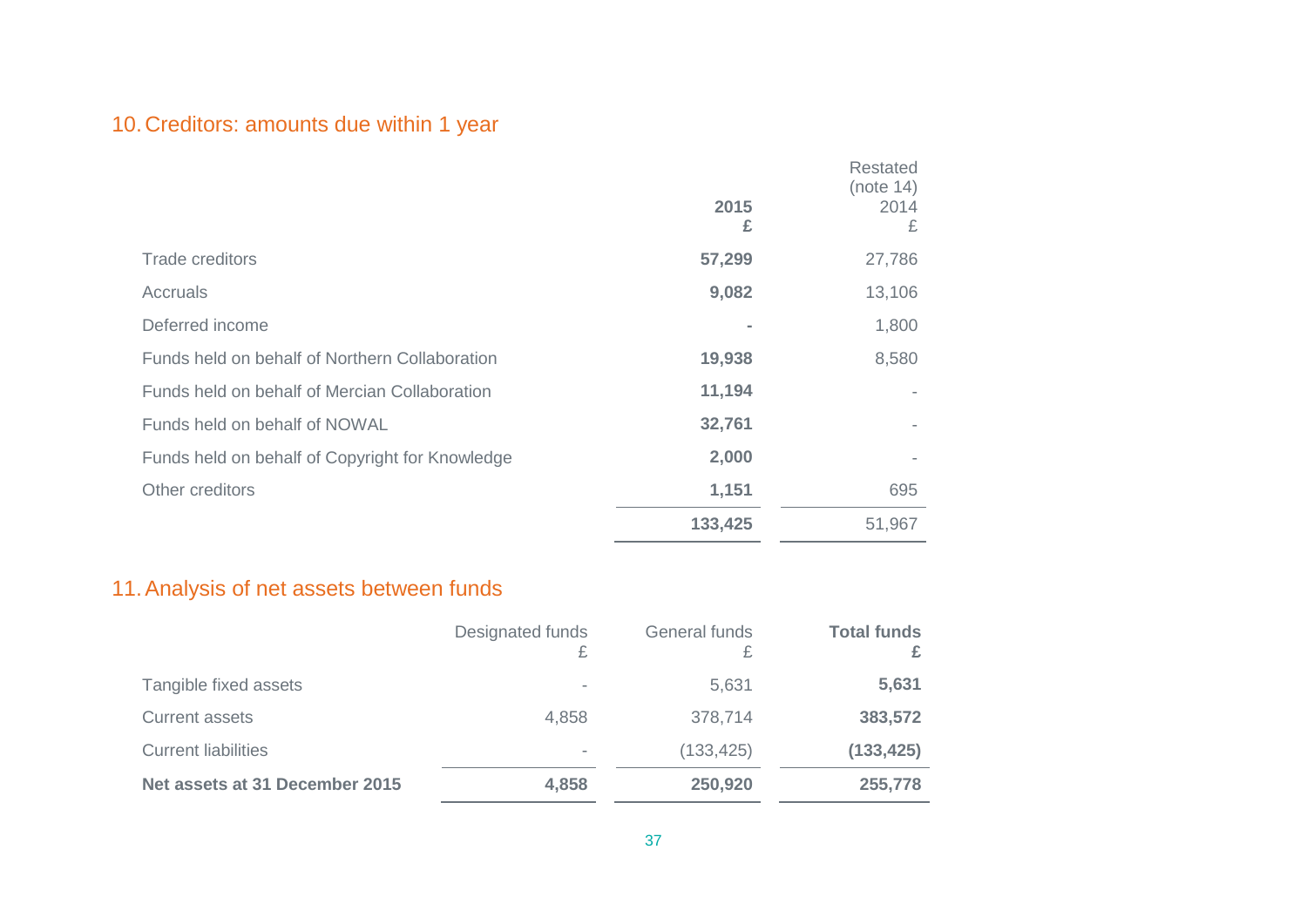## 12.Movements in funds

| (note 14)<br>At 1<br>January<br>2015<br>£ | Income<br>£              | Expenditure<br>£ | <b>Transfers</b><br>between<br>funds<br>£ | At 31<br><b>December</b><br>2015<br>£ |
|-------------------------------------------|--------------------------|------------------|-------------------------------------------|---------------------------------------|
|                                           |                          |                  |                                           |                                       |
|                                           |                          |                  |                                           |                                       |
| 6,365                                     | $\overline{\phantom{a}}$ | (1,507)          |                                           | 4,858                                 |
| 6,365                                     | ٠                        | (1,507)          |                                           | 4,858                                 |
|                                           |                          |                  |                                           |                                       |
| 261,051                                   | 515,691                  | (525, 822)       |                                           | 250,920                               |
| 267,416                                   | 515,691                  | (527, 329)       |                                           | 255,778                               |
|                                           |                          |                  |                                           |                                       |

#### **Purposes of designated funds**

INSPIRE is a UK-wide access and referral scheme to help library users to exploit collections beyond the library they belong to.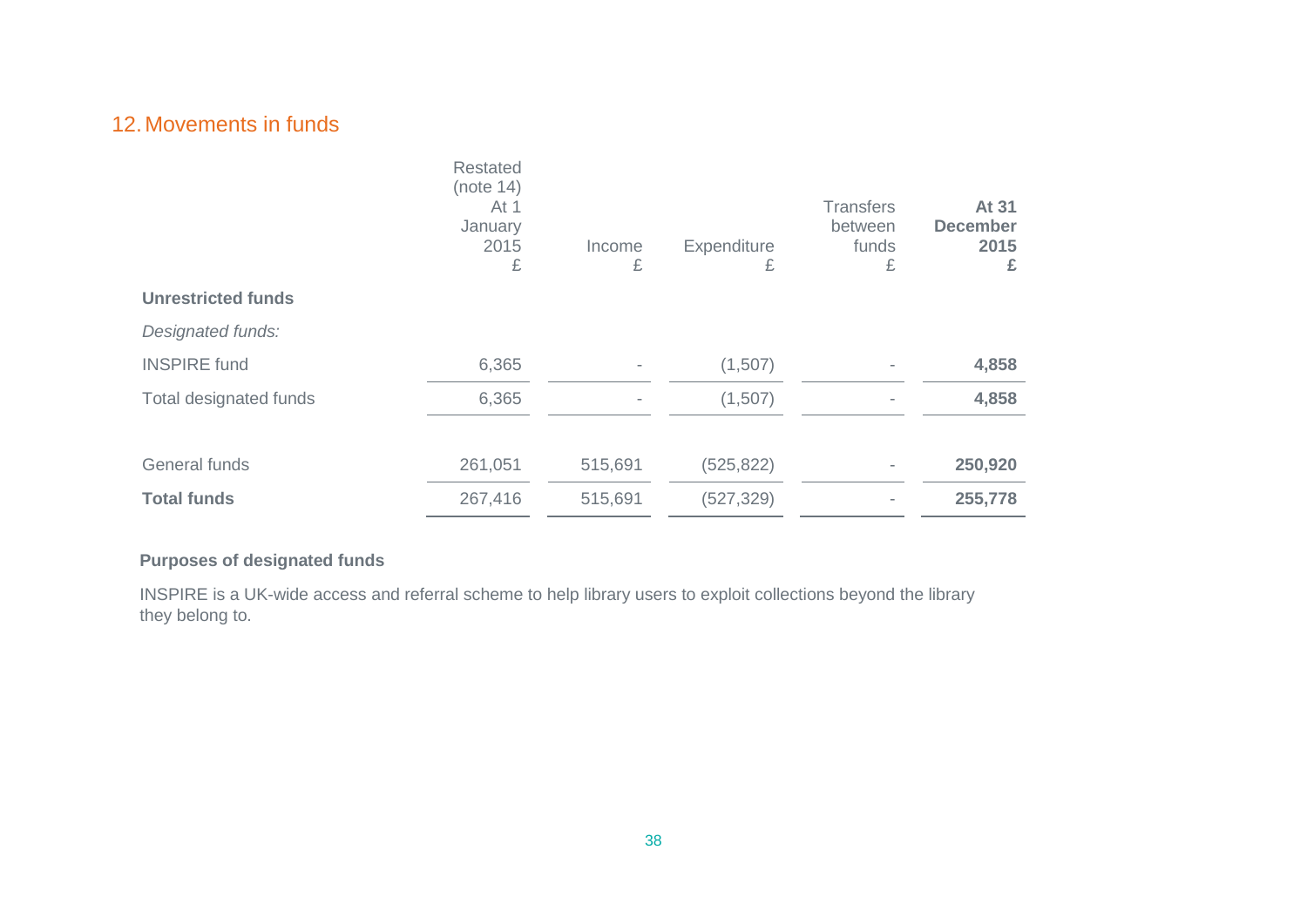### 13.Commitments under operating leases

At 31 December 2015 the charity had the following annual commitments under non-cancellable operating leases:

|                          | 2015                                         |        | Restated (note 14)<br>2014 |        |
|--------------------------|----------------------------------------------|--------|----------------------------|--------|
|                          | <b>Land and</b><br>buildings<br><b>Other</b> |        | Land and<br>buildings      | Other  |
|                          | £                                            | £      | £                          | £      |
| Payments due:            |                                              |        |                            |        |
| Within one year          | 23,248                                       | 4,368  | 23,248                     | 4,368  |
| Within two to five years | 40,684                                       | 6,916  |                            | 11,284 |
|                          | 63,932                                       | 11,284 | 23,248                     | 15,652 |

## 14.Statement of Financial Activities - Restated

The income and expenditure headings on the Statement of Financial Activities have been updated to reflect the new SORP (FRS 102) requirements. The 2014 comparative figures have been reanalysed accordingly.

A prior period error relating to funds held on behalf of regional collaborations was identified. Previously the income and expenditure relating to regional collaborations was recognised by SCONUL. These transactions have now been restated as funds held on behalf of regional collaborations (agency relationship). The effect is a decrease in net income and an increase in creditors in the year ended 31 December 2014.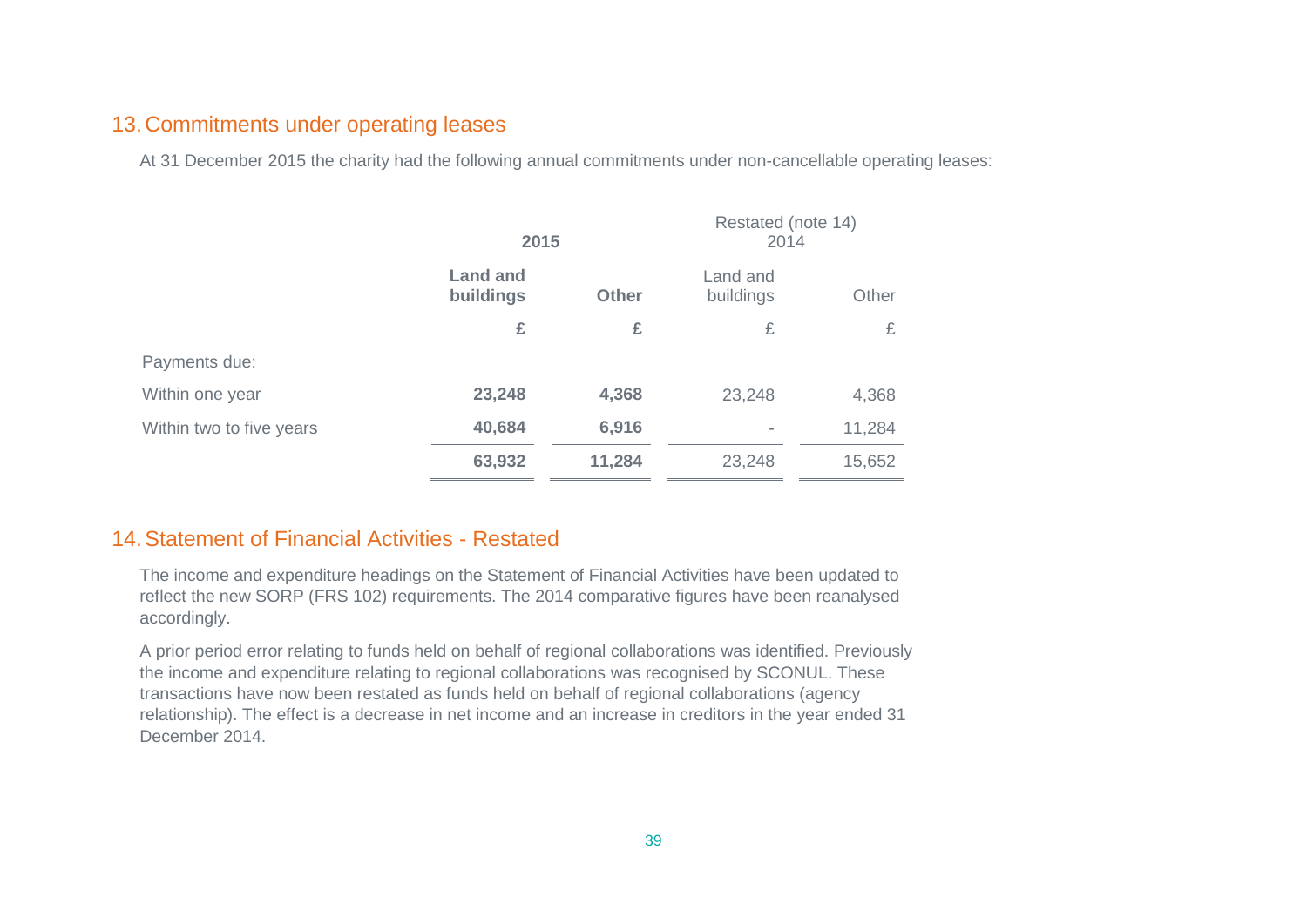| Funds at 31 December 2014 (as originally stated)               | 281,840 |
|----------------------------------------------------------------|---------|
| Reconciliations on adoption of FRS 102:                        |         |
| Holiday pay accrual                                            | (5,844) |
| Other restatements:                                            |         |
| Recognition of funds held on behalf of regional collaborations | (8,580) |
| Funds at 31 December 2014 (restated)                           | 267,416 |

#### **Notes to the reconciliations**

The charity did not previously recognise holiday pay as a staff cost or creditor in accruals. Under FRS 102, organisations must make accruals for holiday pay entitlements.

#### 15.Related party transactions

Sue White and Liz Jolly, trustees of SCONUL, are also in a position of significant influence on the governing body of the Northern Collaboration. Funds held on behalf of Northern Collaboration at 31 December 2015 were £19,938. Income received from the Northern Collaboration during the year amounted to £10,693 (2014: £1,250).

Alison McKenzie, a trustee of SCONUL, is also a trustee of NOWAL. Funds held on behalf of NOWAL at 31 December 2015 were £32,761. Income received from NOWAL during the year amounted to £7,762 (2014: £nil).

**£**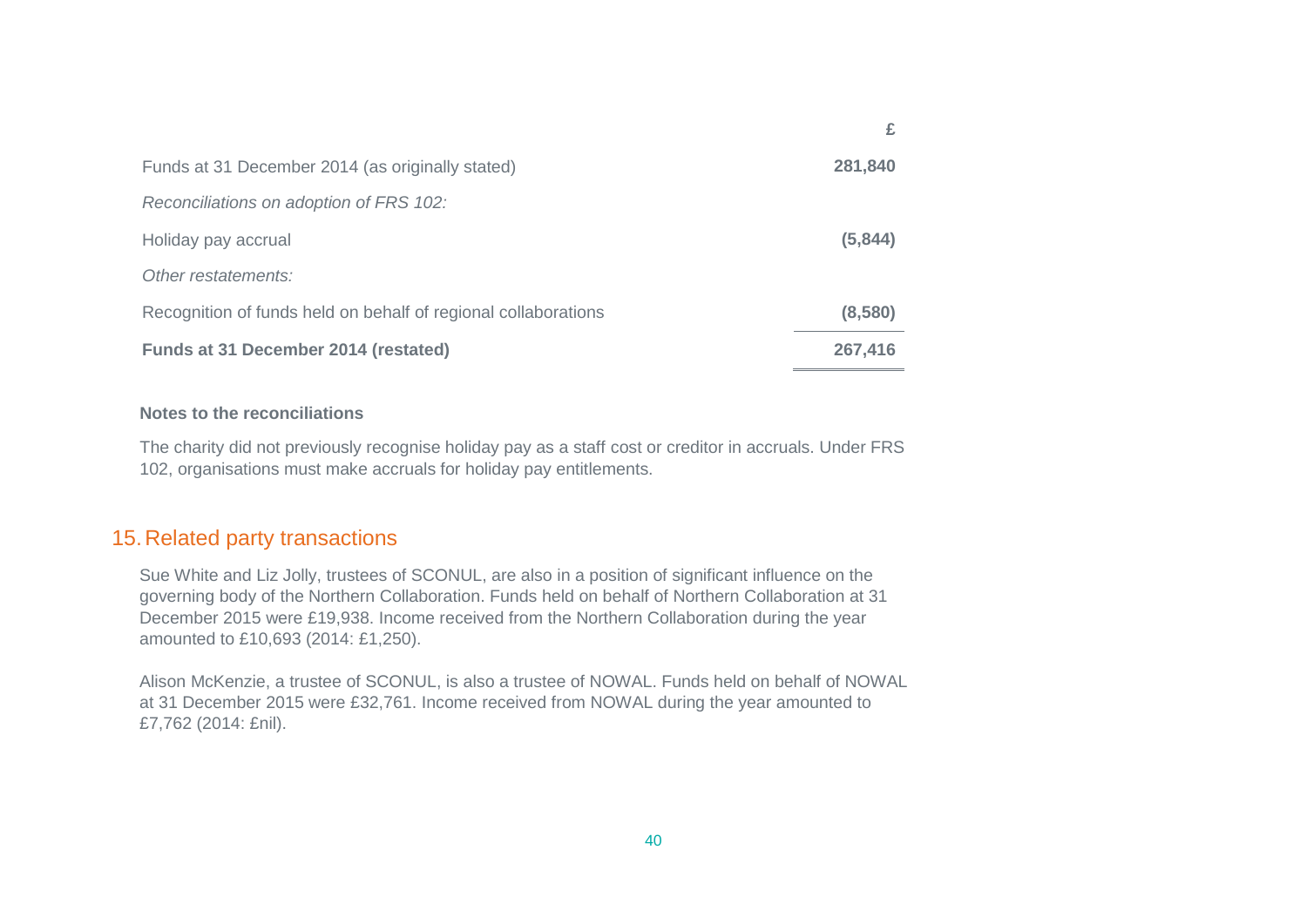## 16.Funds received as an agent

During the year, the charity acted as a custodian trustee for four partner organisations. Funds held on behalf of these organisations are detailed in the creditors note (note 10). Details of funds held as agent for related parties are given in note 15. An analysis of funds received and paid by the charity is given below. Such funds are separately recorded in the accounting system and are easily identifiable.

|                                | <b>Funds</b><br>received | <b>Funds</b><br>paid | <b>Total</b><br>funds<br>held |
|--------------------------------|--------------------------|----------------------|-------------------------------|
|                                | £                        | £                    | £                             |
|                                |                          |                      |                               |
| <b>Northern Collaboration</b>  | 35,545                   | 15,607               | 19,938                        |
| <b>Mercian Collaboration</b>   | 14,166                   | 2,972                | 11,194                        |
| <b>NOWAL</b>                   | 42,134                   | 9,373                | 32,761                        |
| <b>Copyright for Knowledge</b> | 2,000                    |                      | 2,000                         |
|                                |                          |                      |                               |
|                                | 93,845                   | 27,952               | 65,893                        |